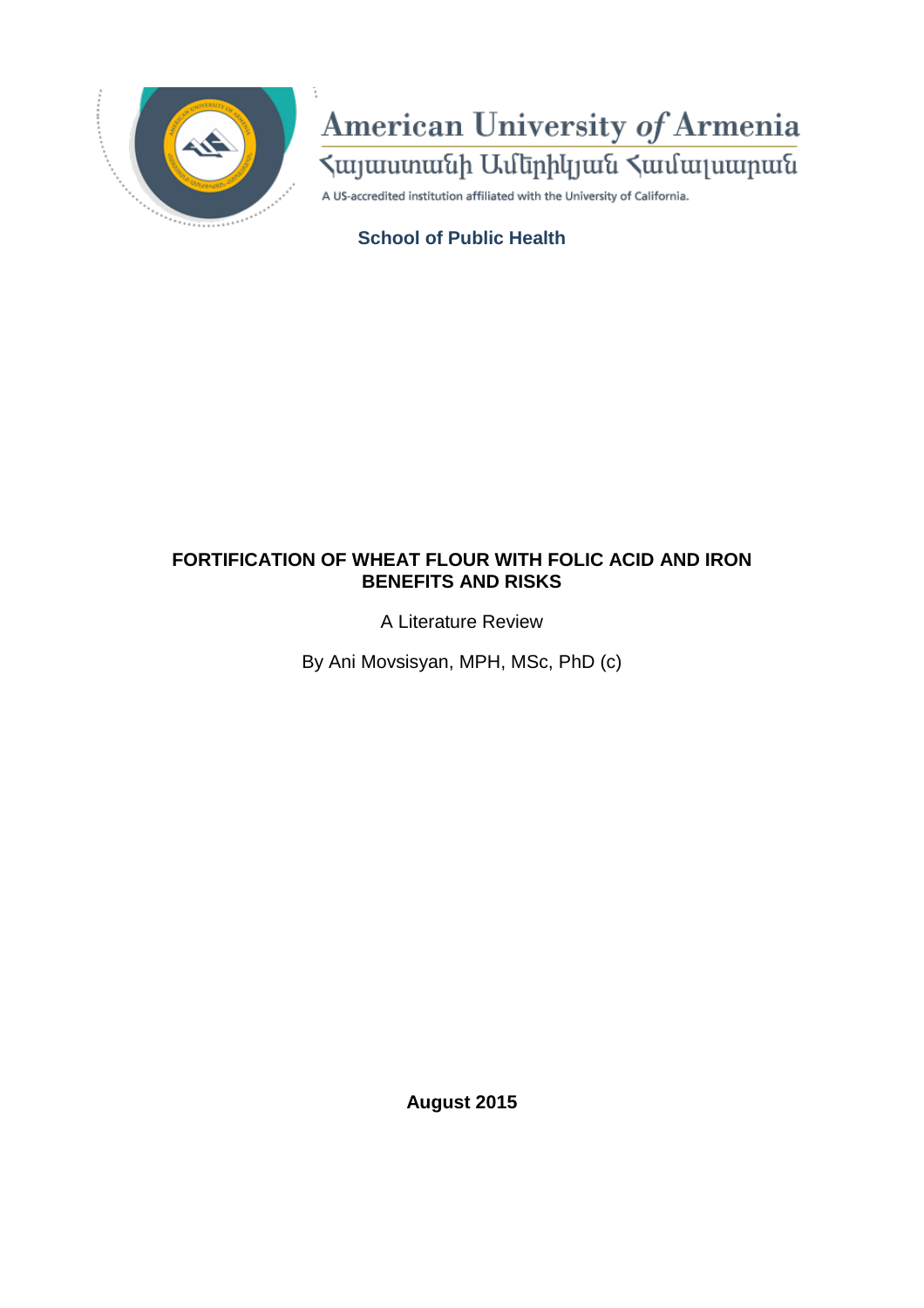## **LIST OF ABBREVIATIONS**

**CDC** – Centers of Disease Control and Prevention

**CI** – Confidence Interval

**CRC** – Colorectal Cancer

**CVD** – Cardiovascular Disease

**DFI** – Dietary Folate Equivalents

**FFI** – Food Fortification Initiative

**FSANZ** – Food Standards Australia New Zealand

**GAIN** – Global Alliance for Improved Nutrition

**IRR** – Incidence Rate Ratio

**NTD** – Neural tube defect

**RCT** – Randomized Controlled Trial

**RDA** – Recommended Dietary Allowance

**RR** – Relative Risk

**SACN** – Scientific Advisory Committee on Nutrition

**SMD** – Standardized Mean Difference

**WHO** – World Health Organization

**WMD** – Weighted Mean Difference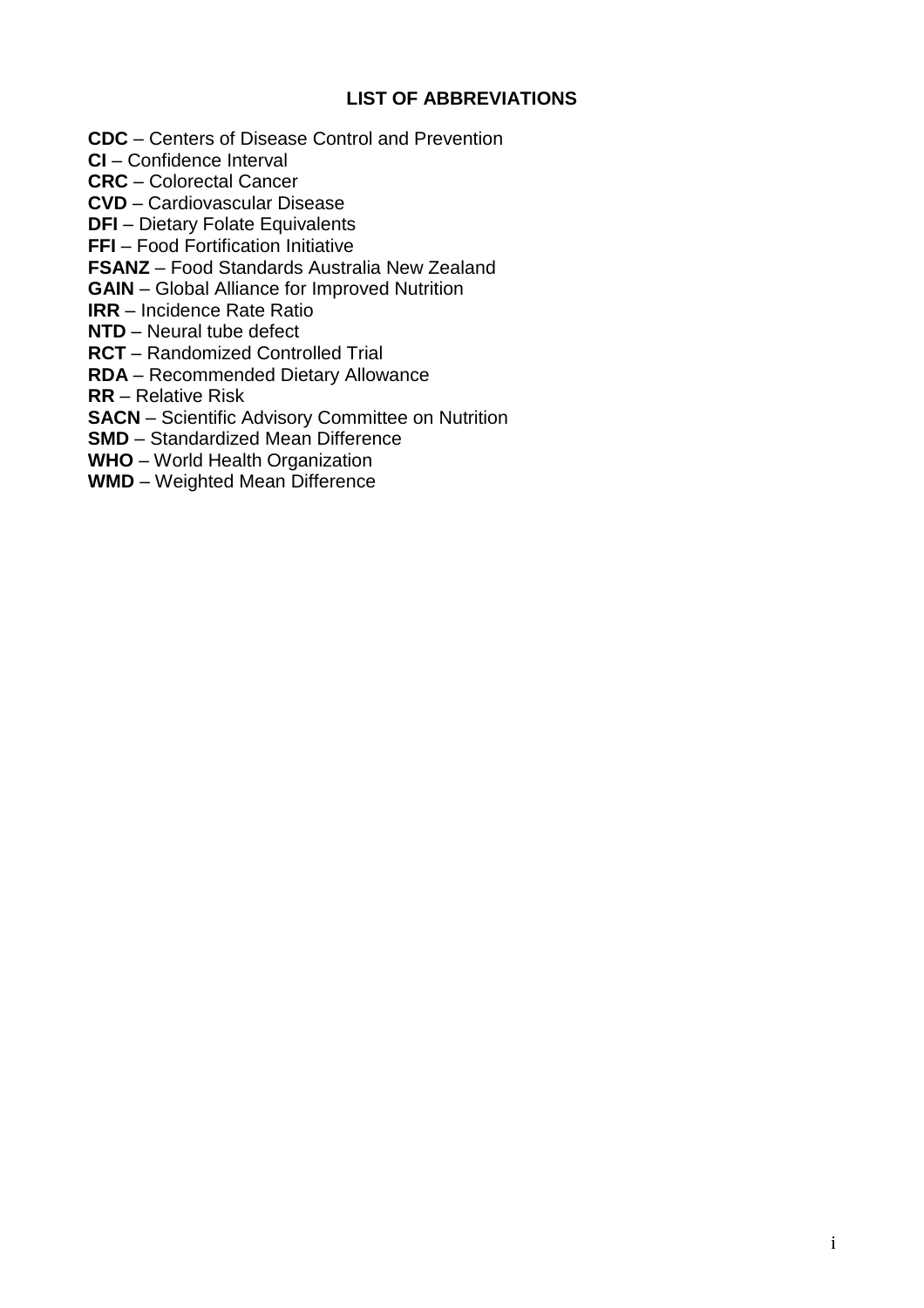## **EXECUTIVE SUMMARY**

Food fortification – the addition of micronutrients to a processed food in order to improve its nutritional quality has gained significant importance in the recent decades as a costeffective and easy to implement intervention to address micronutrient deficiencies in the populations. At present, 76 countries worldwide have legislations that mandate wheat flour fortification with at least folic acid and iron. Along these developments, several concerns have been raised regarding the potential adverse effects of food fortification programs. This paper aims to summarize findings from the extant scientific literature on the potential benefits and risks of food fortification programs, specifically focusing on wheat flour fortification with folic acid and iron. For these purposes, this paper conducted a comprehensive search in scientific databases and included peer-reviewed investigations on the effectiveness of flour fortification/supplementation programs with a major focus on the evidence from systematic reviews and meta-analyses. This literature review does *not* include assessment reports or publications funded by international donor organizations.

With regards to *the benefits of flour fortification programs with folic acid*, the current scientific evidence demonstrates that:

- Folic acid fortification has significantly reduced the prevalence of neural tube defects (NTDs) in all countries, where it has been implemented.
- Folic acid fortification may reduce the incidence of stroke, however further research is needed to confirm this relationship.

With regards to the *potential risks of flour fortification programs with folic acid*, this paper found that:

- Folic acid supplementation does not significantly increase the risk of total or sitespecific cancer incidence. This implies that folic acid fortification programs do not pose a risk of total or site-specific cancer incidence, given they involve doses of folic acid that are, on average, an order of magnitude smaller than those used in the folic acid supplementation interventions. Furthermore, a recent investigation suggests that folic acid fortification might protect children aged 0 to 4 years from Wilm's tumor.
- The concerns on the risk of masking vitamin  $B_{12}$  deficiency and therefore promoting development of neuropathy associated with vitamin  $B_{12}$  deficiency, as well as the development of cognitive impairment associated with high levels of serum folate in the elderly is not confirmed by experimental evidence. This is also the case with the concern over the increased risk of twinning associated with high serum levels, which might be the result of using assisted technologies instead.
- Recent evidence suggests that because of differences in the processing of dietary folic acid and natural folate (the form found in green vegetables) by body, folic acid fortification might result in the accumulation of unmetabolized folic acid in the organism, the health risks of which are yet unknown. An alternative is to use natural forms of folate in mandatory folic acid fortification programs, which are currently licensed for use.

As for the *benefits of flour fortification programs with iron,* the current state of the evidence suggests that:

- Iron fortified foods have the potential to positively affect hematologic outcomes of women and children, including the levels of hemogloblin and serum ferritin, and the risk of anemia and iron deficiency.
- The current practices of wheat flour fortification with iron worldwide are inadequate to yield expected beneficial outcomes, because they use inappropriate iron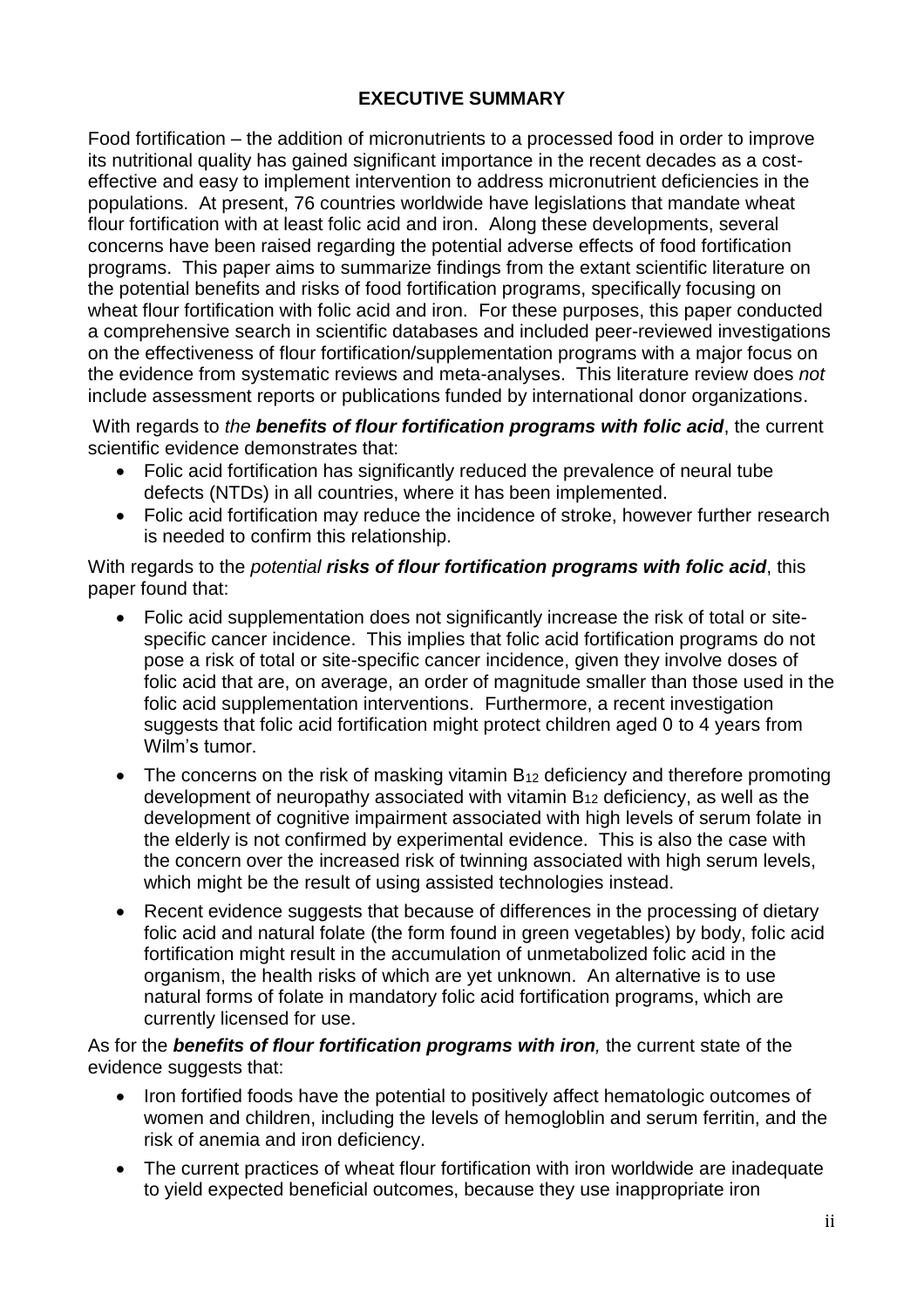fortificants that have reduced bioavailability, however are less expensive. Moreover, most of the programs use iron fortification levels that are too low in relation to the wheat flour fortification consumption patterns of the populations, which is another factor that might reduce their effect.

Finally, the main *risks of flour fortification programs with iron* are iron overload and infections. Both of these potential risks, however, are mostly associated with iron supplementation programs, that use higher doses of iron, and there is no consistent evidence suggesting real adverse effects as a result of iron fortification programs.

To sum up, the extant scientific literature suggests that mandatory wheat flour fortification with folic acid and iron is a safe and cost-effective intervention with a potential to have significant impact on the health of the population. However, in order to prove beneficial, fortification programs should be well monitored, updated according to emerging evidence on its potential adverse effects, and implemented in light of the key factors. Those include:

- Nutritional needs and deficiencies of the population
- The consumption profile of "fortifiable" flour
- Sensory and physical effects of the fortificants on flour
- Bioavailability of flour fortificants
- The processing of the fortificants by body
- Fortification of other food vehicles

- Consumption of vitamin and mineral supplements of the population and the specific subgroups

- Costs and benefits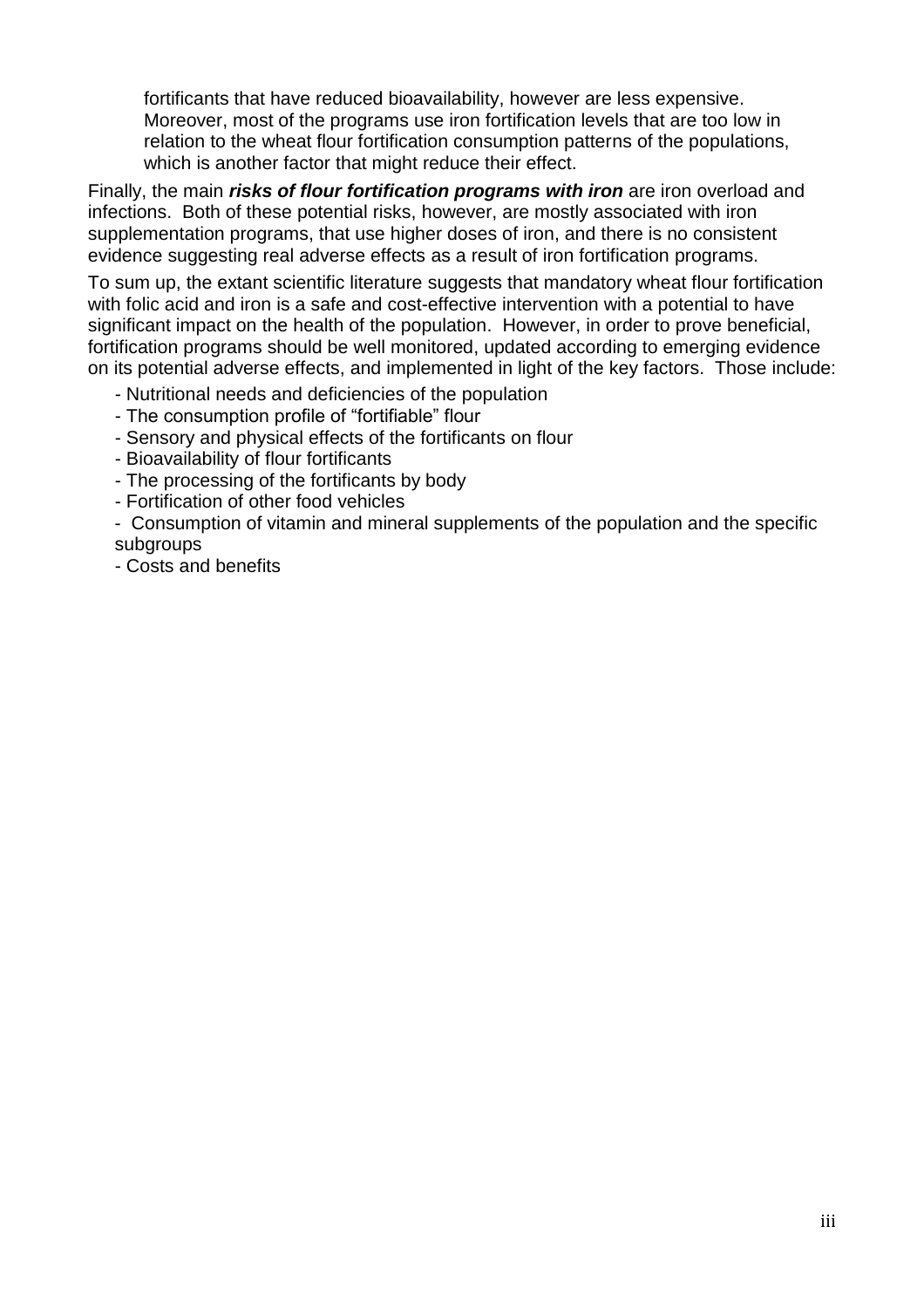## **INTRODUCTION**

Food fortification is regarded as one of the safest and most cost-effective strategies to combat micronutrient deficiencies worldwide [\[1\]](#page-19-0), which account for 7.3% of the global burden of disease, with iron and vitamin A deficiencies included in the 15 leading causes of global disease burden [\[2\]](#page-19-1). The populations most affected by micronutrient deficiencies are pregnant and lactating women and young children, given their increased demands [\[3\]](#page-19-2). According to the World Health Organization (WHO) estimates [\[4\]](#page-19-3), every second pregnant woman and 40% of preschool children in the developing countries are anemic. The accumulated evidence on the health consequences of micronutrient deficiencies urged the international community to recognize their public health importance, resulting in a number of action plans discussed in international fora, as well as the launch of public-private coalitions such as the Global Alliance for Improved Nutrition (GAIN) to address the main micronutrient deficiencies.

In contrast to food *supplementation*, which relates to the provision of relatively large doses of micronutrients, in the form of pills, capsules or syrups, and is expected to provide the fastest improvements in the micronutrient status of targeted populations, food *fortification* refers to the addition of micronutrients to processed foods and tends to have less immediate, however a much wider and sustained impact [\[1\]](#page-19-0). WHO categorizes food fortification strategies into three groups: *mass*, *targeted* and *market driven* [\[1\]](#page-19-0). Mass fortification involves foods that are widely consumed, such as wheat, salt, oil, etc.; targeted fortifications are designed for specific population subgroups such as infant complementary foods; and market driven fortification involves manufacturers voluntarily fortifying foods of specific brands. In contrast to market-driven fortification, which is always *voluntary*, mass fortification is almost always *mandatory*, while targeted fortification can be either mandatory or voluntary. Among the highlighted issues of voluntary food fortification are the difficulties in knowing whether a particular food over time is consistently fortified with the same amount of a micronutrient, which challenges the monitoring of the overall intake of a micronutrient from consumption of voluntarily fortified foods in the general population, and the potential for exposure to higher intakes of a micronutrient for those who might consume large quantities of a specific fortified food [\[5\]](#page-19-4). Mandatory food fortification strategies can overcome these challenges, as well as address the socioeconomic disparities associated with voluntary programs [\[5\]](#page-19-4).

The practice of food fortification, specifically vitamin A-fortified milk and iron and B complex flour began in many developed countries in the 1930s, while salt-iodization had already been introduced in Switzerland and the United States (US) in the early 20<sup>th</sup> century, and vitamin A-fortified margarine in Denmark – as early as 1918 [\[1,](#page-19-0) [6\]](#page-19-5). Food fortification programs are also being considered in many low- and middle-income countries. At present, there are 82 countries with a legislation to mandate fortification of industrially milled wheat flour with vitamins and minerals (see Figure 1). All these 82 countries have legislations for mandatory fortification of wheat flour with at least iron and folic acid except for Australia, which does not include iron, and Congo, Nigeria, Venezuela, the United Kingdom (UK), and the Philippines, which do not include folic acid [\[7\]](#page-19-6). With the support provided by GAIN, mandatory flour fortification with iron and folic acid has been recently introduced in Uzbekistan [\[8\]](#page-19-7). Under the national food subsidy program, all wheat flour is fortified with ferrous sulphate and folic acid for baladi bread – the traditional bread in Egypt that is estimated to reach 50 million Egyptians on a daily basis [\[9\]](#page-19-8). Finally, in 2009, Kyrgyzstan passed the law "On the Enrichment of Bread Flour" that supports a phased transition of all mills to mandatory flour fortification [\[10\]](#page-19-9).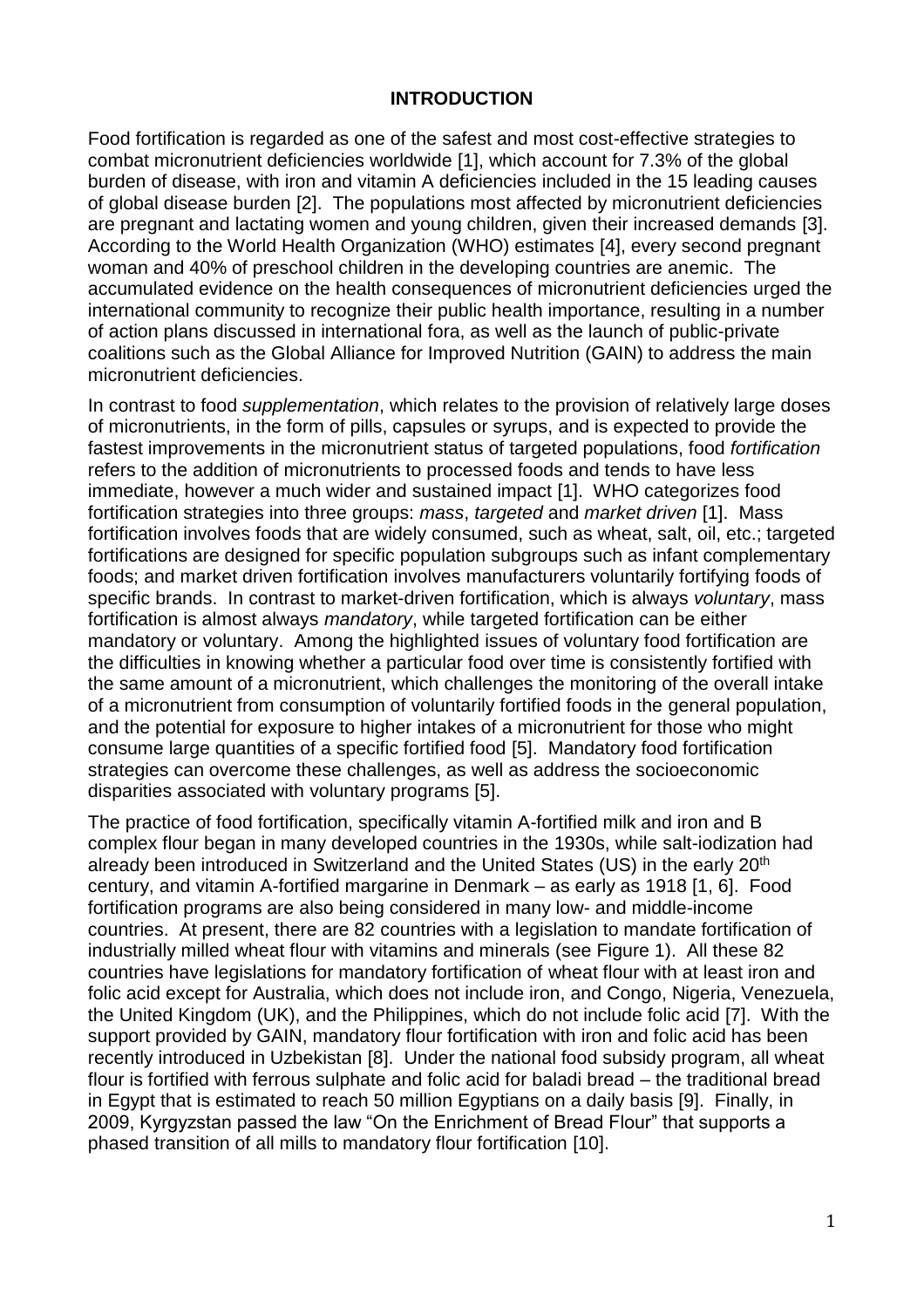

## **Figure 1.** Wheat availability and fortification legislation [\[7\]](#page-19-6)

Notes: \*Legislation has the effect of mandating grain fortification with at least iron or folic acid. This does not reflect how much grain is available in that country.

Grain availability data from the Food and Agricultural Organization (2011). Legislation status from the Food Fortification Initiative (www.FFInetwork.org).

Notwithstanding these developments and the efforts of the international partnerships, including the Food Fortification Initiative (FFI) that promote implementation and uptake of food fortification practices globally through provision of advocacy support and technical assistance, the efficiency of these practices have been questioned, in part because of concerns for their possible adverse health effects. By way of illustration, wheat flour fortification with iron was suspended in Denmark and Sweden, because of uncertainty of its effects and concerns for iron overload in the population [\[11,](#page-19-10) [12\]](#page-19-11). Furthermore, although "The Bread of Flour Regulations 1998" require all wheat flour to be fortified with iron, thiamine (vitamin  $B_1$ ), nicotinic acid or nicotinamide and calcium carbonate in the UK [\[13\]](#page-19-12), the mandatory fortification of flour with folic acid is currently being considered by the UK health ministers, following the recommendations by Scientific Advisory Committee on Nutrition (SACN). The latter recommends mandatory fortification of folic acid if it is accompanied by action to restrict voluntary fortification of foods with folic acid, measures to monitor emerging evidence on its adverse effects, and guidance on supplement use for particular population groups: specifically those aged over 50 years should not take supplements containing more than 200 μg/day folic acid a day because of the enhanced risks for colorectal adenomas/cancer after this age [\[14\]](#page-19-13).

Because of the foregoing concerns and contentions, this paper aims to examine the latest scientific evidence on the benefits and risks of wheat flour fortification with folic acid and iron, and summarize the revised and the most recent recommendations for their practice. For these purposes this paper conducted a comprehensive literature search in scientific databases including MEDLINE and EMBASE. Additionally, this paper used references of identified relevant publications to further expand the scope of the literature review. This review does not include reports funded by international donor organisations, and summarizes literature on the effectiveness of fortification interventions retrieved from international scientific journals. Commensurate with the principles of evidence-based practice, and in contrast to focusing only on the evidence from individual trials, this paper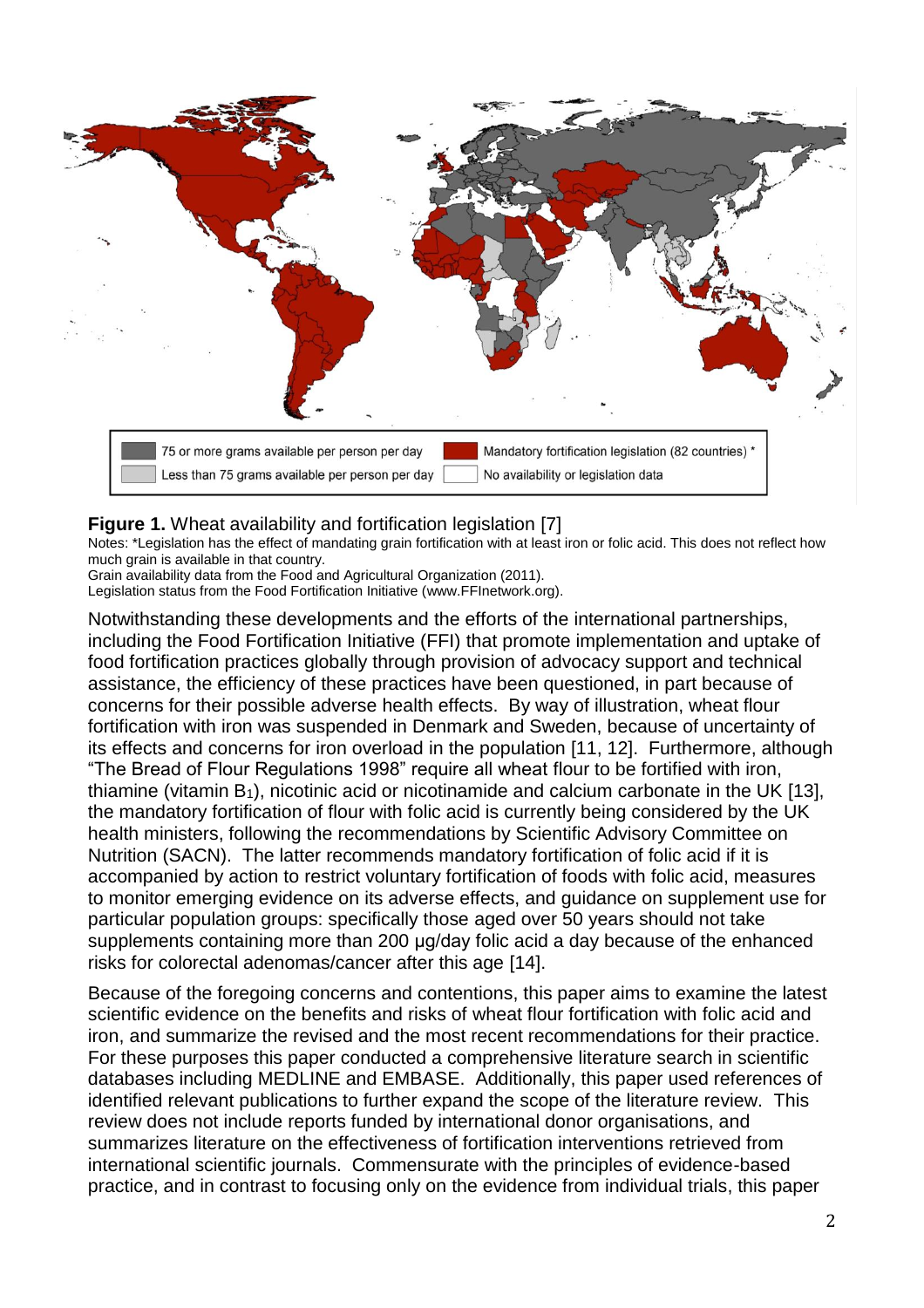attaches more weight to the evidence from systematic reviews and meta-analyses that effectively synthesize results from several studies and trials.

Most importantly, and as highlighted in WHO recommendations, decisions about flour fortification should be based on considerations of key factors: nutritional needs and deficiencies of the population, the consumption profile of "fortifiable" flour, sensory and physical effects of the fortificant nutrients on flour, their bioavailability, fortification of other food vehicles, population consumption of vitamin and mineral supplements and costs [\[15\]](#page-19-14).

## **FORTIFICATION OF WHEAT FLOUR WITH FOLIC ACID**

## **Folate, folate deficiency and dietary folate equivalents (DFE<sup>1</sup> )**

Folate (vitamin B9) has a key role in the synthesis and methylation of nucleotides that intervene in cell multiplication and tissue growth. Its role in protein synthesis is interrelated with that of vitamin  $B_{12}$  and the combination of severe folate deficiency with vitamin  $B_{12}$ deficiency can result in megaloblastic anemia (see Table 1) [\[1\]](#page-19-0). Folate deficiency defined as <7nmol/l (~3 μg/l) of serum folate or <315 nmol/l (~140 μg/l) of erythrocytes (red blood cell) folate (the latter serves as a long-term indicator of folate deficiency) [\[16\]](#page-19-15) has shown to be associated with an increased risk of giving birth to infants with neural tube defects and possibly other birth defects [\[17,](#page-19-16) [18\]](#page-19-17), and with a higher risk of cardiovascular disease and impaired cognitive function through its effect on plasma homocysteine levels [\[19,](#page-20-0) [20\]](#page-20-1).

Folate deficiency is more prevalent in populations with high intake of refined cereals (which are low in folate) and low intake of leafy greens, legumes, fruits, yeast and liver (which are high in folate). Because of this, it is possible that populations in certain developing countries have higher folate levels than those in industrialized countries [\[1\]](#page-19-0). The recommended dietary allowance (RDA) for all males and nonpregnant females 14 years of age and older is 400 μg DFE/day, while for pregnant and lactating women, the RDA increases to 600 and 500 μg DFE/day, respectively [\[16\]](#page-19-15).

| <b>Nutrient</b> | <b>Prevalence of</b><br>deficiency | <b>Risk factors</b>                                                                                                                                                                                           | <b>Health consequences</b>                                                                                                                                                                                 |
|-----------------|------------------------------------|---------------------------------------------------------------------------------------------------------------------------------------------------------------------------------------------------------------|------------------------------------------------------------------------------------------------------------------------------------------------------------------------------------------------------------|
| Folate          | Insufficient<br>data               | - Low intakes of legumes,<br>vegetables, fruits, dairy products<br>- Malabsorption and intestinal<br>defects parasites infections<br>(e.g. Giardia Lamblia)<br>- Genetic disorder of folic acid<br>metabolism | Megaloblasitc anemia.<br>Risk for:<br>- Neural tube defects and<br>other birth defects<br>- Elevated plasma<br>homocysteine<br>- Heart disease and stroke<br>- Impaired cognitive function<br>- Depression |

**Table 1.** Folate deficiency: prevalence, risks factors and health consequences (data taken from WHO guidelines [1])

 $\overline{\phantom{a}}$ 

<sup>1</sup> Dietary folate equivalents (DFE) are units that account for the higher bioavailability of synthetic folic acid as compared to naturally occurring food folate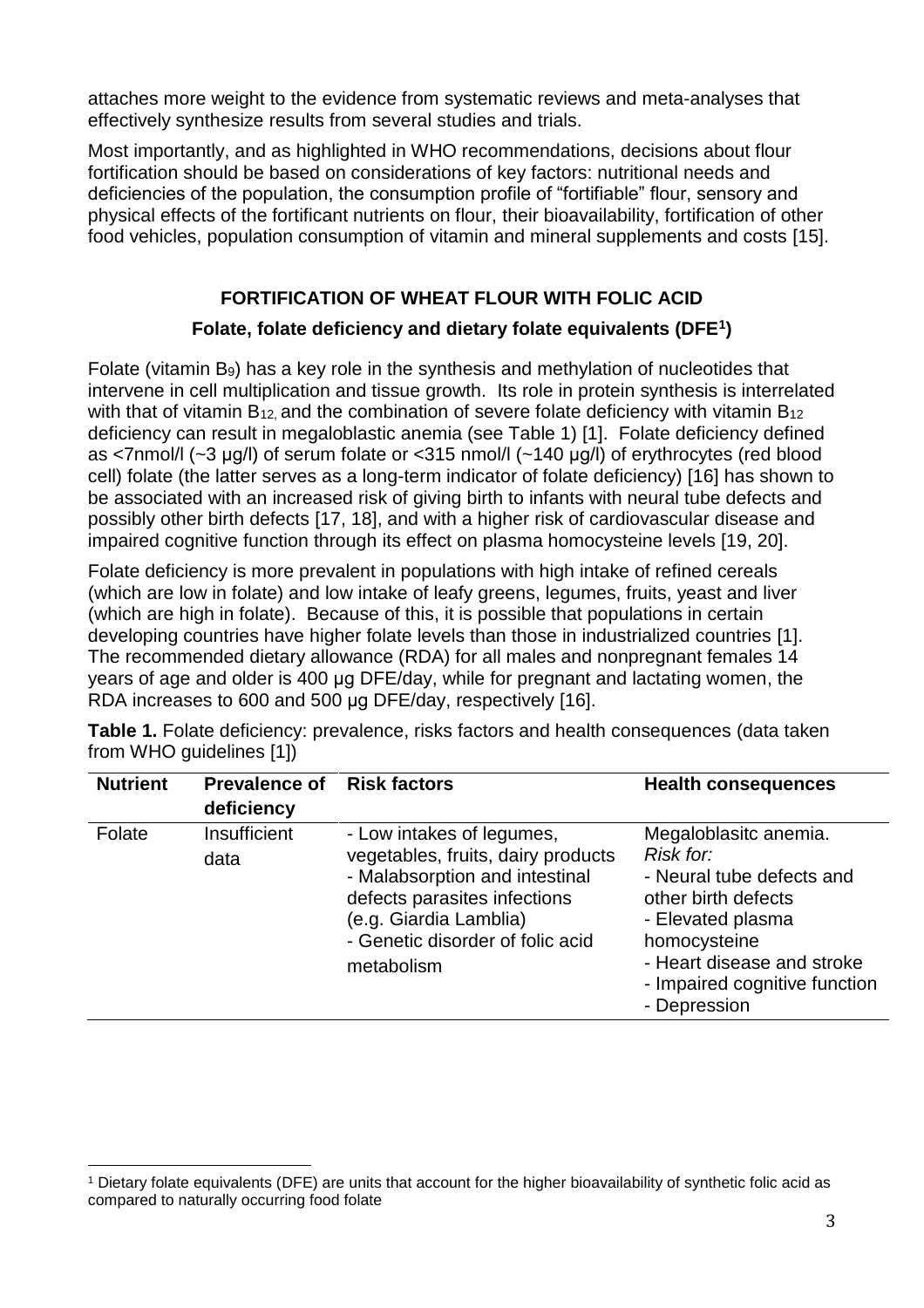## **Evidence of the effectiveness of folic acid supplementation and fortification programs**

*Neural tube defects (NTDs)*

Recommendations for pregnant women to take a daily periconceptional supplement that contains 400 μg folic acid beginning at least 1 month before conception through early pregnancy is a well-established practice to prevent NTDs in many developed countries, guided by solid evidence of its protective effects [\[21\]](#page-20-2). Nevertheless, evidence from 18 European countries with periconceptional folic acid supplementation policies, however without mandatory folic acid fortification programs demonstrates that reliance on supplementation recommendations alone is insufficient to translate the known protective effects of folic acid into population-wide reductions in the prevalence of NTDs [\[22\]](#page-20-3). Specifically, data from the European network of population-based registries for congenital anomalies (EUROCAT; excluding UK and Ireland) showed that in countries that by 1999 had endorsed a policy for supplementation of folic acid or dietary intake of folate to increase folate status among pregnant women, there was no decline in the rates of NTDs from 1980 to 2002 (2% reduction; 95% CI: from 28% reduction to 32% increase) compared to countries with no such policy in place (8% reduction; 95% CI: from 26% reduction to 16% increase). A decline of 30% in the prevalence of NTDs was calculated in the UK and Ireland for this period, however, authors were not able to distinguish this from the strong decline observed prior to the policy endorsement [\[22\]](#page-20-3). Although this study did not directly assess the levels of uptake of folic acid supplements by pregnant women, one of the potential factors that might account for the failure of these interventions is the high rate of unplanned pregnancies in these countries. Therefore, the authors draw on folic acid fortification strategies as more effective alternatives.

Flour fortification with folic acid was mandated in the United States and Canada in the late 1990s [\[5\]](#page-19-4), followed by a number of countries in South America in the early 2000s [\[23\]](#page-20-4). A recent systematic review that aimed to study the impact of folic acid fortification of wheat flour (i.e. national folic acid fortification programs) on the prevalence of NTDs in different countries found that fortification of flour with folic acid has significantly reduced the prevalence rates of NTDs in all countries that reported these data [\[24\]](#page-20-5). This review included 27 studies from 9 countries of changes in the prevalence rates of NTDs between pre-fortification and post-fortification periods. The included countries were: the USA, Canada, Argentina, Chile, Costa Rica, South Africa, Brazil, Jordan and Iran. The largest drops in the NTD prevalence were observed in Costa Rica (58%), Argentina (49.7%), and Canada (49%), while the largest drops in spina bifida – in Costa Rica (61%), Canada (55%) and Chile (55%). For anencephaly, the greatest reductions were observed for Costa Rica (68%), the province of Ontario in Canada (58%), Argentine (57%) and Chile (50%). The authors also conducted dose-response analysis for Chile, and found that the highest prevalence of NTDs was observed when wheat flour folic acid content was at its lowest (median = 1.1 mg/kg), and the lowest prevalence was observed when the median folic acid reached 1.5 mg/kg. It is however worth noting, that the *uncontrolled* design of the included studies, as well as the large variability of the data sources and failure to account for the stability of wheat flour-based food consumption patterns in these countries limit conclusions for causal relationships.

These results are confirmed by another recent systematic review that aimed to assess the effectiveness of food fortification with single and multiple micronutrients compared with no fortification on the health and nutrition of women and children [\[6\]](#page-19-5). With regards to folate fortification, a total of 31 before-after mass fortification studies were identified with flour as the food vehicle and fortification levels varying from 40 μg/100g to 500 μg/100g. Results showed that folate fortification had a significant impact in reducing NTDs (RR: 0.57; 95%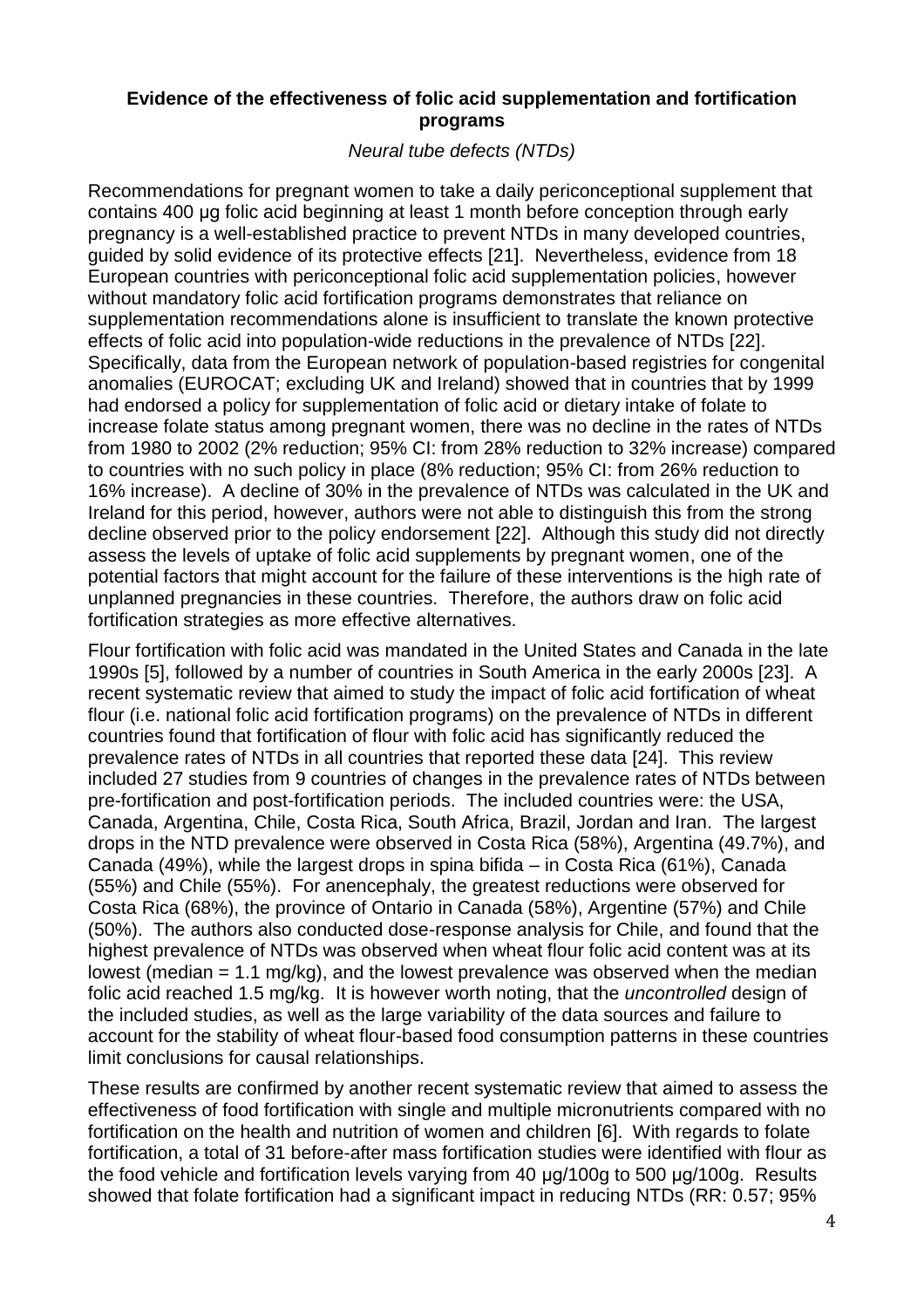CI: 0.45 to 0.73), spina bifida (RR: 0.64; 95% CI: 0.57 to 0.71) and anencephaly (RR: 0.80; 95% CI: 0.73 to 0.87). However, no significant effect was observed on red blood cell folate levels or serum folate concentrations. Subgroup analysis revealed that use of different folate concentrations (40 μg/100g or more than 100 μg/100g) had consistent significant effect in reducing NTDs and spina bifida, while only 40 μg/100g folate fortification was effective in reducing the incidence of anencephaly [\[6\]](#page-19-5).

## *Cardiovascular Disease (CVD)*

Because of folate's potential effects on plasma homocysteine levels, and evidence suggesting that elevated plasma homocysteine levels are in turn associated with higher risks of CVD [\[19,](#page-20-0) [20\]](#page-20-1), there have been scientific debates whether folic acid supplementation (as homocysteine lowering interventions) or fortification strategies are effective in reducing CVD risks. This question was brought to the front by a quasiexperimental study demonstrating improvements in stroke mortality after folic acid fortification in the US and Canada but not in England and Wales, where folic acid fortification is not required [\[25\]](#page-20-6). Specifically, the authors found that decline in stroke mortality observed in the US between 1990 and 1997 (pre-fortification period) accelerated in 1998 to 2002 (post-fortification period) with an overall change from -0.03% to -2.9% per year. The fall in stroke mortality in Canada averaged to -1.0% and accelerated to -5.4% per year in 1998 to 2002 (post-fortification period). In contrast, the decline in stroke mortality did not demonstrate significant changes between 1990 and 2002 in England and Wales. In addition, authors conducted sensitivity analysis for 4 main risk factors of stroke mortality (current cigarette smoking, hypertension, diabetes, and total serum cholesterol concentration of more than 239 mg/dL) and found that changes in these factors were not likely to account for the reduced number of stroke-related deaths [\[25\]](#page-20-6). The major drawback of this evaluation, however, was that the authors did not account for the changes in the stroke incidence in the US and Canada during this period, and it might be that the decline in stroke mortality was a result of a reduced case-fatality rate instead.

Three meta-analyses were conducted after the abovementioned study that studied the effects of lowering homocysteine levels with B vitamins (including folic acid) on CVD outcomes [\[26-28\]](#page-20-7). Two of these meta-analyses did not find any significant effect of folic acid supplementation on CVD outcomes or cancer risk, while the third study found a significant effect only when the supplementation was given in regions without folate fortification.

The first meta-analysis included 8 randomized, placebo-controlled studies of folic acid supplementation involving 37,485 individuals at increased risk of CVD [\[26\]](#page-20-7). Even though, folic acid allocation yielded 25% reduction in homocysteine levels, during a median fiveyear follow-up period, folic acid supplementation had no significant effect on any of the cardiovascular outcomes. Authors neither found any significant effect for overall cancer incidence, cancer mortality or all-cause mortality within 5 years.

The second meta-analysis is a recent Cochrane review that aimed to determine whether homocysteine-lowering interventions in the form of vitamins  $B_6$ ,  $B_9$ , and B12 supplements were effective in preventing cardiovascular events, as well as all-cause mortality when delivered to patients with and without pre-existing CVDs [\[27\]](#page-20-8). This review included 12 randomized controlled trials (RCTs; involving 47,429 individuals) from countries with and without mandatory fortification of foods. Authors found that homocysteine-lowering interventions had no significant effect on non-fatal or fatal myocardial infarction, stroke, and death from any cause or risk of cancer in comparison with placebo (the follow-up period for cancer incidence ranged from 3.4 to 7 years). Evidence for all these outcomes were given "high" quality scores.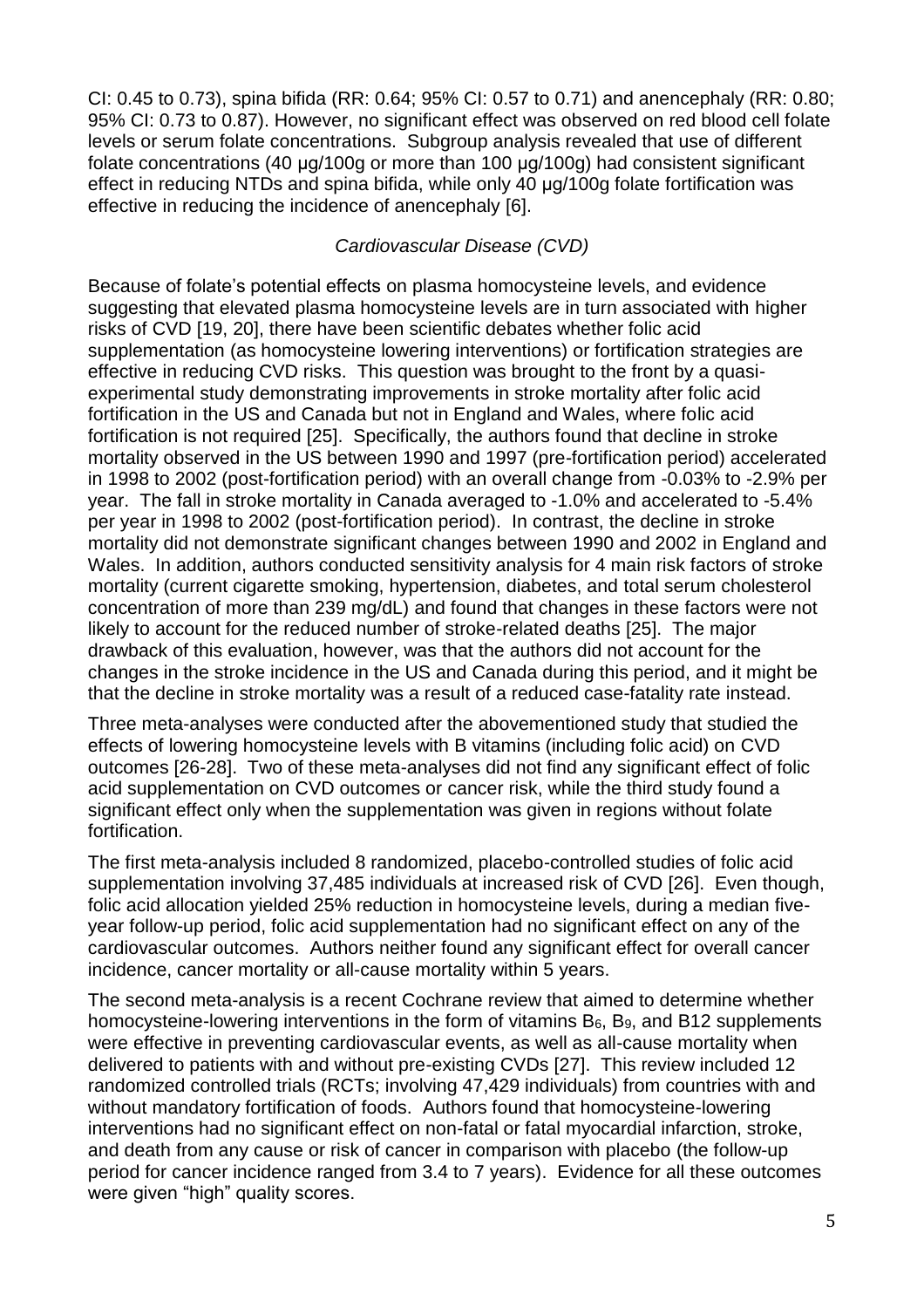Finally, the third meta-analysis aimed to investigate the potential effect of folate fortification on folic acid-based homocysteine-lowering intervention and stroke risk by stratifying previous RCTs according to the folate fortification status of the country or the region [\[28\]](#page-20-9). The review included 14 RCTs involving 39,420 patients, which were stratified into subgroups with folate fortification, without folate fortification and partial folate fortification. Authors found significant difference in the risk of stroke between the subgroups with folate fortification and without folate fortification (p<0.05). The RR for stroke was 0.88 (95% CI: 0.77 to 1.00) in the subgroup without folate fortification, 0.91 (95% CI: 0.82 to 1.01) in the subgroup with partial folate fortification and 0.94 (95% CI: 0.58 to 1.54) in the subgroup with folate fortification. These findings imply that stroke reduction as a result of folic acid supplementation might be effective in the regions without folate fortification [\[28\]](#page-20-9), where the maximum benefit from folate supply to the risk of stoke is not yet achieved by folic acid supplementation interventions.

### **Potential adverse effects of folic acid**

#### *Cancer*

Concerns have been raised that folic acid fortification might be related to the increase of cancer risk in the population. This was first highlighted in 2007 by an ecological study hypothesizing that a temporal increase in the incidence of colorectal cancer (CRC) from 1996 to 1999 was related to the introduction of folic acid fortification in the USA and Canada in 1998 [\[29\]](#page-20-10). This study used data from the National Cancer Institute's Surveillance and Epidemiology and End Results database to examine changes in CRC incidence rates. Authors concluded that the start of the increase in the incidence of CRC coincided with the introduction of folic acid fortification [\[29\]](#page-20-10). However, these conclusions are invalidated in light of the most recent evidence (see discussion below) [\[30,](#page-20-11) [31\]](#page-20-12), suggesting that such an early increase in CRC incidence rates in the country would mean a nearly instantaneous biologic response to the folic acid fortification.

Another study that raised concerns among SACN members was an RCT that assessed the effect of folic acid supplements on the prevention of the recurrence of colorectal adenomas [\[32\]](#page-20-13). Authors found that folic acid supplements did not prevent recurrence of colorectal adenomas. Moreover, this study reported that the folic acid group had an increased recurrence risk of having three or more adenomas (but not one or two) [\[32\]](#page-20-13). Nevertheless, in 2008 two other published RCTs of folic acid supplementation did not confirm these findings [\[33,](#page-20-14) [34\]](#page-20-15), and showed that folic acid supplementation did not increase the risk of colorectal adenomas. Furthermore, one of these studies found that folic acid supplementation did prevent the recurrence of colorectal adenomas [\[33\]](#page-20-14). Because of this inconsistency in findings from individual studies, there is a need to look at the systematic reviews investigating the effects of folic acid supplementation or fortification programs on cancer risk. This paper summarises the results from two most recent metaanalyses [\[30,](#page-20-11) [31\]](#page-20-12).

A meta-analysis conducted by Vollset and colleagues [\[31\]](#page-20-12) included 13 RCTs of folic acid supplementation involving in total 49,621 participants. The meta-analysis did not find a significant effect on overall first cancer incidence rates (RR: 1.06; 95% CI: 0.99 to 1.13; see Figure 2). No significant effect of folic acid allocation was found on the incidence of colorectal, lung, breast, prostate, any of the less known or unknown types of cancers during the first 5 years of treatment compared with placebo. Authors conclude that folic acid supplementation does not substantially increase or decrease incidence of site-specific cancers during the first 5 years of treatment. The authors also highlight that fortification of flour involves doses of folic acid that are, on average, an order of magnitude smaller than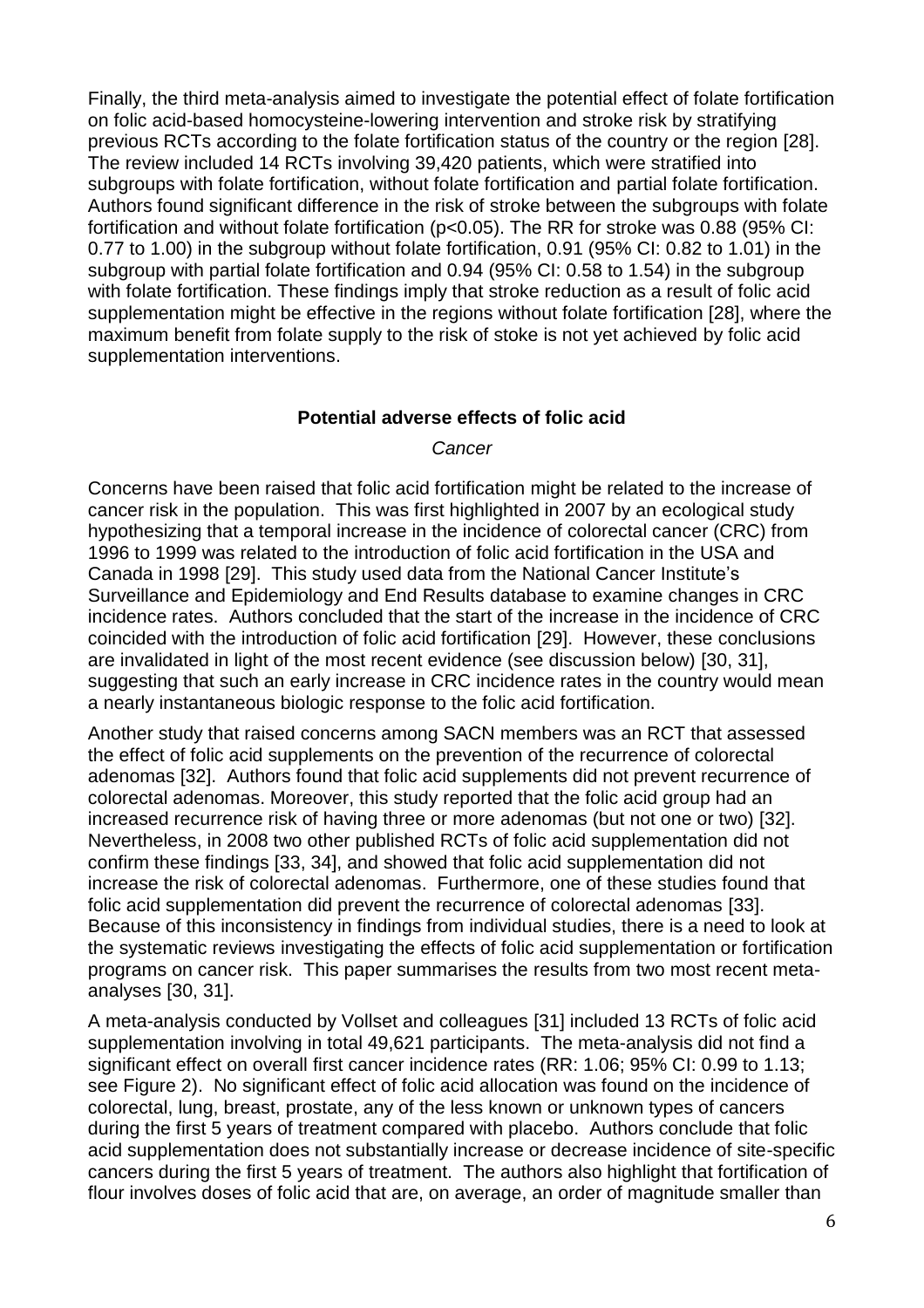those used in the folic acid supplementation interventions in the included studies (median daily dose of folic acid in the trials was 2.0 mg), which renders programs of flour fortification with folic acid safe with regards to cancer development [\[31\]](#page-20-12).

The findings from the abovementioned meta-analysis are confirmed by another recent meta-analysis conducted by Qin and colleagues that included 15 RCTs of folic acid supplementation, of which 13 provided data on total cancer incidence, 6 reported total cancer mortality and 7 provided data on site-specific cancers [\[30\]](#page-20-11). The study demonstrated overall no significant effect of folic acid supplementation on total cancer incidence, colorectal cancer, other gastrointestinal cancers, prostate cancer, other genitourinary cancers, lung cancer, breast cancer, haematological malignancy and total cancer mortality. Moreover, significantly reduced risk of folic acid supplementation was found for melanoma [\[30\]](#page-20-11).

With regards to pediatric cancer rates, a recent investigation was conducted to examine whether the risk of early pediatric cancers in the 2 youngest age groups changed in the province of Ontario following the introduction of folic acid flour fortification in Canada in 1998 [\[35\]](#page-20-16). Authors calculated incidence rate ratios (IRR) for pre- and post-fortification

|                                                                   | Events (%)        |                   |                                      | RR(G)                 |
|-------------------------------------------------------------------|-------------------|-------------------|--------------------------------------|-----------------------|
|                                                                   | Treatment         | Control           |                                      |                       |
| Adenoma trials (n-2652)                                           |                   |                   |                                      |                       |
| UK CAP <sup>TT</sup>                                              | 14/470 (3-0%)     | 13/469 (2-8%)     |                                      | 1-20 (0-43-3-33)      |
| Harvard <sup>73</sup>                                             | 24/346 (6-9%)     | 25/346 (7-2%)     |                                      | 0-94 (0-45-1-97)      |
| AFPPS <sup>21</sup>                                               | 58/516 (11-2%)    | 34/505 (6-7%)     |                                      | 163 (0-95-2-80)       |
| Subtotal                                                          | 96/1332 (7-2%)    | 72/1320 (5-5%)    |                                      | $1.33(0.98 - 1.80)^*$ |
| Heterogeneity: y2-2-48; p-0-29                                    |                   |                   |                                      |                       |
| Cardiovascular trials (n=46 969)                                  |                   |                   |                                      |                       |
| VITRO <sup>26</sup>                                               | 12/353 (3-4%)     | 7/348 (2-0%)      |                                      | 2-15 (0-62-7-44)      |
| HOST <sup>7</sup>                                                 | 65/1032 (6-3%)    | 72/1024 (7-0%)    |                                      | 0-94 (0-61-1-47)      |
| WENRIT <sup>28</sup>                                              | 81/1540 (5-3%)    | 63/1550 (4-1%)    |                                      | 1-32 (0-86-2-04)      |
| NORVIT <sup>23</sup>                                              | 82/1872 (4-4%)    | 67/1877 (3-6%)    |                                      | 147 (0-76-1-78)       |
| SU-FOL-OM3 <sup>30</sup>                                          | 93/1242 (7-5%)    | 78/1259 (6-2%)    |                                      | 1-19 (0-80-1-76)      |
| VISP <sup>3</sup>                                                 | 92/1827 (5-0%)    | 95/1853 (5-1%)    |                                      | 0-97 (0-67-1-42)      |
| <b>VITATOPSP</b>                                                  | 162/4089 (4-0%)   | 183/4075 (4-5%)   |                                      | 0-87 (0-66-1-15)      |
| WAFACSE                                                           | 201/2721 (7-4%)   | 213/2721 (7-8%)   |                                      | 0-94 (0-73-1-21)      |
| <b>HOPE-234</b>                                                   | 342/2758 (12-4%)  | 320/2764 (11-6%)  |                                      | 109 (0-89-1-33)       |
| <b>SEARCH®</b>                                                    | 678/6033 (11-2%)  | 639/6031 (10-6%)  |                                      | 106 (0-92-1-23)       |
| Subtotal                                                          | 1808/23467 (7.7%) | 1737/23502 (7-4%) |                                      | $1.04(0.98 - 1.11)$   |
| Heterogeneity: x-10-53; p-0-31                                    |                   |                   |                                      |                       |
| All trials (n-49621)                                              |                   |                   |                                      |                       |
| Total                                                             | 1904/24799 (7-7%) | 1809/24822 (7-3%) | kΔ                                   | 1.06 (0-99-1-13)#     |
| Heterogeneity: y2-15-26; p-0-23                                   |                   |                   |                                      |                       |
| Heterogeneity (adenoma vs cardiovascular trials): y2-2-24; p=0-13 |                   |                   |                                      |                       |
|                                                                   |                   |                   | $\frac{1}{20}$<br>0.5<br>10          | $\frac{1}{40}$        |
| $99%$ Cl                                                          |                   |                   |                                      |                       |
| 0.95%                                                             |                   |                   | Favours control<br>Favours treatment |                       |

**Figure 2.** Effects of folic acid allocation on overall first cancer incidence [\[31\]](#page-20-12) Notes: RR=rate ratio. The black squares denote the RRs and horizontal lines the 99% CIs. Each square has an area inversely proportional to the variance of the log of the RR. The diamonds represent the summary estimates and their corresponding 95% CIs. \*p=0.07. †p=0.20. ‡p=0.10.

periods and also conducted time series analysis. The investigation did not find significant changes in the overall incidence of all cancers combined between pre- and postfortification periods (13.47/100000 versus 13.64/100000, respectively). Significant decline in Wilm's tumor was observed after fortification for children aged 0 to 4 years (IRR: 0.74; 95% CI: 0.57 to 0.95; see Figure 3). The study did not find significant changes in any of the cancer categories for children aged 5 to 9 years [\[35\]](#page-20-16). The authors conclude that universal folic acid fortification did not alter the overall rates of pediatric cancer, but there may be protective effects on the risk of Wilm's tumor.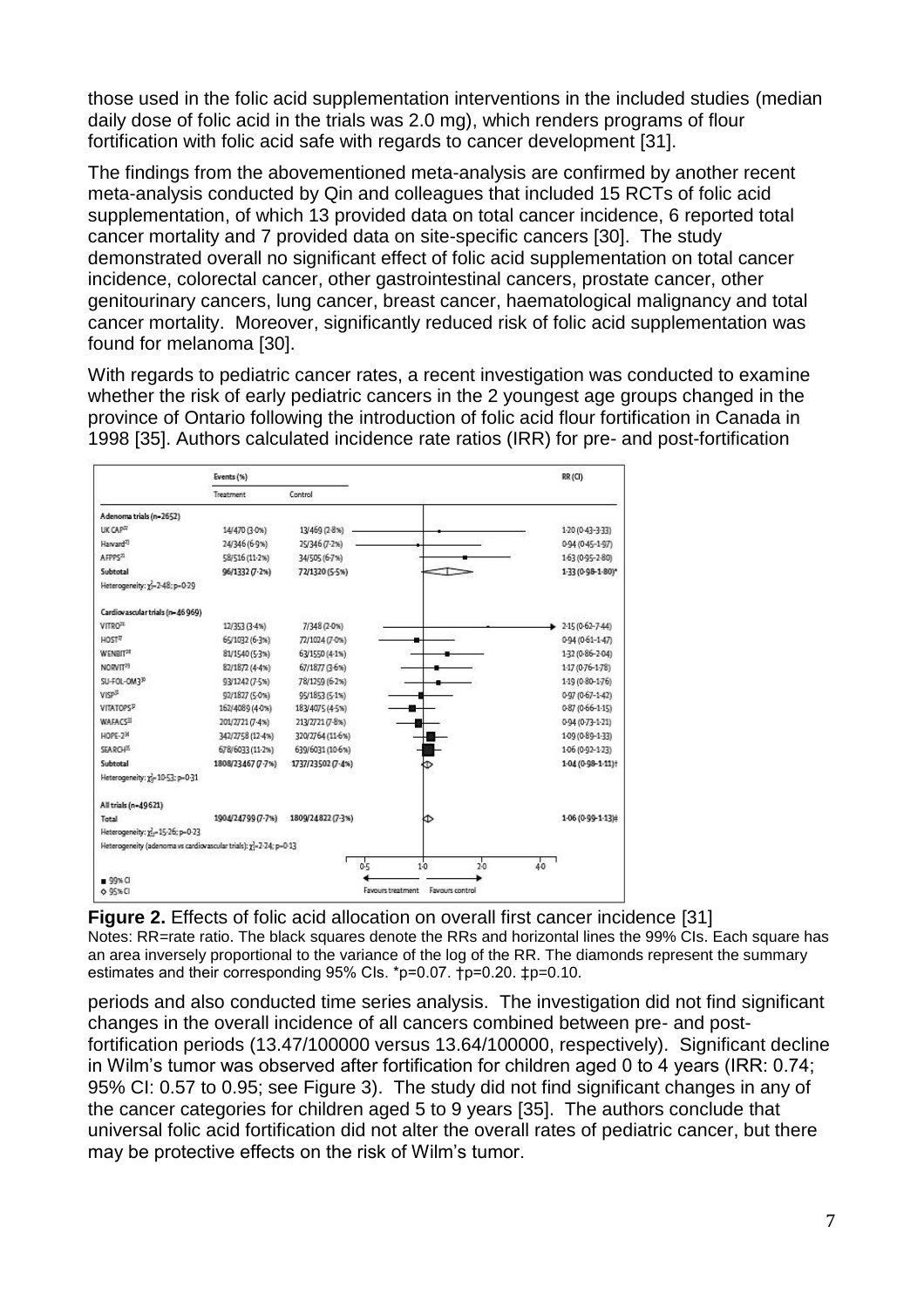

**Figure 3.** Incidence rates of pediatric cancers among children 0 to 4 years of age before and after folic acid flour fortification. ALL, acute lymphoblastic leukemia [\[35\]](#page-20-16)

## *Vitamin B<sup>12</sup> deficiency and cognition*

Because of the interrelatedness of the roles of vitamin  $B_{12}$  and folate in the synthesis of protein, concerns are raised that folic acid might mask vitamin B<sup>12</sup> deficiency and prevent early diagnosis of anemia, therefore exacerbating neuropathy associated with vitamin  $B_{12}$ deficiency [\[36\]](#page-20-17). In this regard, a study conducted by Milles and colleagues did not find any evidence of folic acid fortification masking anemia of vitamin B<sup>12</sup> deficiency [\[37\]](#page-20-18).

A decline in cognition in the elderly is another issue that has been raised in relation to mandatory folic acid fortification and vitamin  $B_{12}$ . In 2005, a cohort study of elderly suggested that the elderly with high intake of folate demonstrated faster decline in cognitive function than those with low intake of folate [\[38\]](#page-20-19). Authors concluded that high intake of folate might be associated with more rapid cognitive decline in the elderly and called for further studies to validate these findings. An alternative explanation for these findings, however, is suggested in the review by Berry and colleagues, who argue that the observed faster decline could be a matter of regression to the mean, given the four-fold higher baseline levels of cognition among the elderly with high folate intake [\[5\]](#page-19-4).

Another observational study of the elderly aged 60 years and older was conducted in 2007 using the data from 1999-2002 US National Health and Nutrition Examination Survey. The results showed association between high serum folate and anemia and cognitive impairment in the elderly with low vitamin  $B_{12}$  status. However, for those with adequate vitamin B12 status, high serum folate was associated with protection against cognitive impairment [\[39\]](#page-21-0). Even though this study controlled for a number of potential confounders, such as demographic characteristics, cancer, smoking, alcohol intake, serum ferritin and serum creatinine, an alternative explanation cannot be ruled out suggesting that the elderly who have problems with cognition because of vitamin B<sup>12</sup> deficiency are more likely to consume multivitamins containing folic acid, which would increase their serum folate levels and therefore create an apparent association between high serum folate levels and cognitive impairment [\[5\]](#page-19-4). Because of these limitations, authors suggest to rely on evidence from experimental studies. The latter, however, do not confirm the findings from these observational studies.

A two-year randomized, double blind, placebo controlled trial of homocysteine lowering interventions with B vitamins (including folate) in the elderly aged 65 and older ( $n = 276$ ) did not find significant differences between the intervention and placebo groups and therefore rejects the hypothesis that folic acid supplementation inversely affects cognitive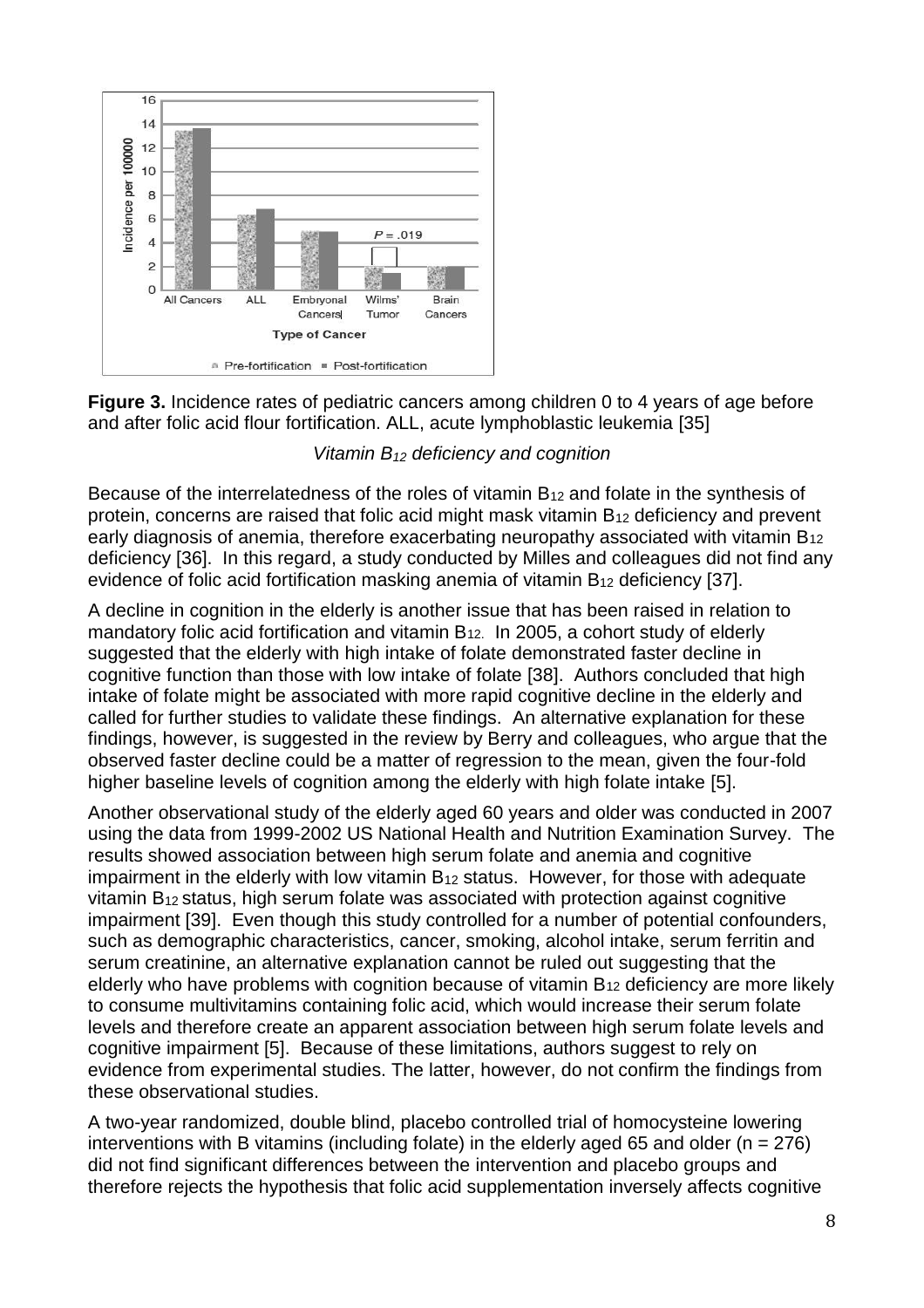function in the elderly [\[40\]](#page-21-1). Furthermore, another randomized, double blind, placebo controlled trial of folic acid supplementation in the elderly aged 50 to 70 years ( $n = 818$ ) found improvements in the domains of cognitive function (i.e. memory, sensorimotor speed, complex speed, information processing speed, and word fluency) over the course of 3 years [\[41\]](#page-21-2). Finally, the Cochrane systematic review conducted in 2008 including 8 randomized trials did not detect any adverse effects or cognitive declines as a result of folic acid supplementation (with or without vitamin  $B_{12}$ ) among unselected healthy or cognitively impaired elderly [\[42\]](#page-21-3). Although the authors were not able to pool the data in a meta-analysis, given the observed large heterogeneity among the studies, several of the included trials report beneficial effects of folic acid supplementation on the cognitive function of the older people [\[42\]](#page-21-3).

A hypothetical association has been suggested between high red blood cell folate concentrations (presumably as a result of prenatal supplements containing 500 μg/100g) and development of insulin resistance in offspring later in childhood in a sample of Indian women with vitamin B<sub>12</sub> deficiency [\[43\]](#page-21-4). However, in a similar vein, another observational study conducted in Nepal failed to find evidence that prenatal use of micronutrients by pregnant women was associated with increased insulin resistance in later childhood [\[44\]](#page-21-5). Given the lack of experimental data, it is hard to draw definite conclusions.

## *Twinning*

Another concern with regards to maternal use of folic acid supplements is the increased risk of twinning as evidenced in Sweden and Hungary [\[45-48\]](#page-21-6). These findings, however, are suspected to be confounded by frequent use of assisted technologies in these countries [\[49,](#page-21-7) [50\]](#page-21-8). In addition, this evidence is not supported by studies investigating trends in the occurrence of twin births in the US before and after the introduction of mandatory folic acid fortification; even if observed, the increase in the twinning rates is found to have started before the introduction of mandatory fortification in the country [\[51-](#page-21-9) [55\]](#page-21-9). The recent systematic review assessing the impact of micronutrient fortification of food on women and child health (see discussion above [\[6\]](#page-19-5)) did not find a significant effect for the pooled estimate of twinning (RR: 1.06; 95% CI: 0.92 to 1.22). Recently, it has been suggested that folate fortification might increase the success rate of in vitro fertilization (IVF), however also increasing the risk of twin births as a result of multiple embryo transfer [\[56\]](#page-21-10).

## *Unmetabolized folic acid in blood*

Several studies have shown that folic acid supplementation and fortification programs are associated with an increase of unmetabolized folic acid concentrations in blood [\[57,](#page-21-11) [58\]](#page-21-12). Even though the precise physiologic mechanisms and potential health effects of unmetabolized folic acid are yet unknown, one study has found an association between higher serum concentrations of unmetabolized folic acid and decreased natural killer cell activity in postmenopausal women [\[59\]](#page-21-13). This finding is however hypothetical and needs further confirmation, given other studies suggesting associations between folate deficiency and a decrease in natural killer cell activity [\[60,](#page-21-14) [61\]](#page-22-0).

An elucidating study has been conducted recently by a team at the Institute of Food Research and Newcastle University demonstrating that contrary to the current thinking, the physiologic doses of folic acid (pterylmonoglutamic acid that is used as a dietary vitamin folate) are *not* biotransformed and processed by body in the same way as the natural circulating plasma folate (i.e. 5-methyltetrahydrofolic acid), the form found in green vegetables [\[62\]](#page-22-1). The investigators conducted a crossover study and were able to sample blood from subjects who were administered either a labelled folic acid or a labelled natural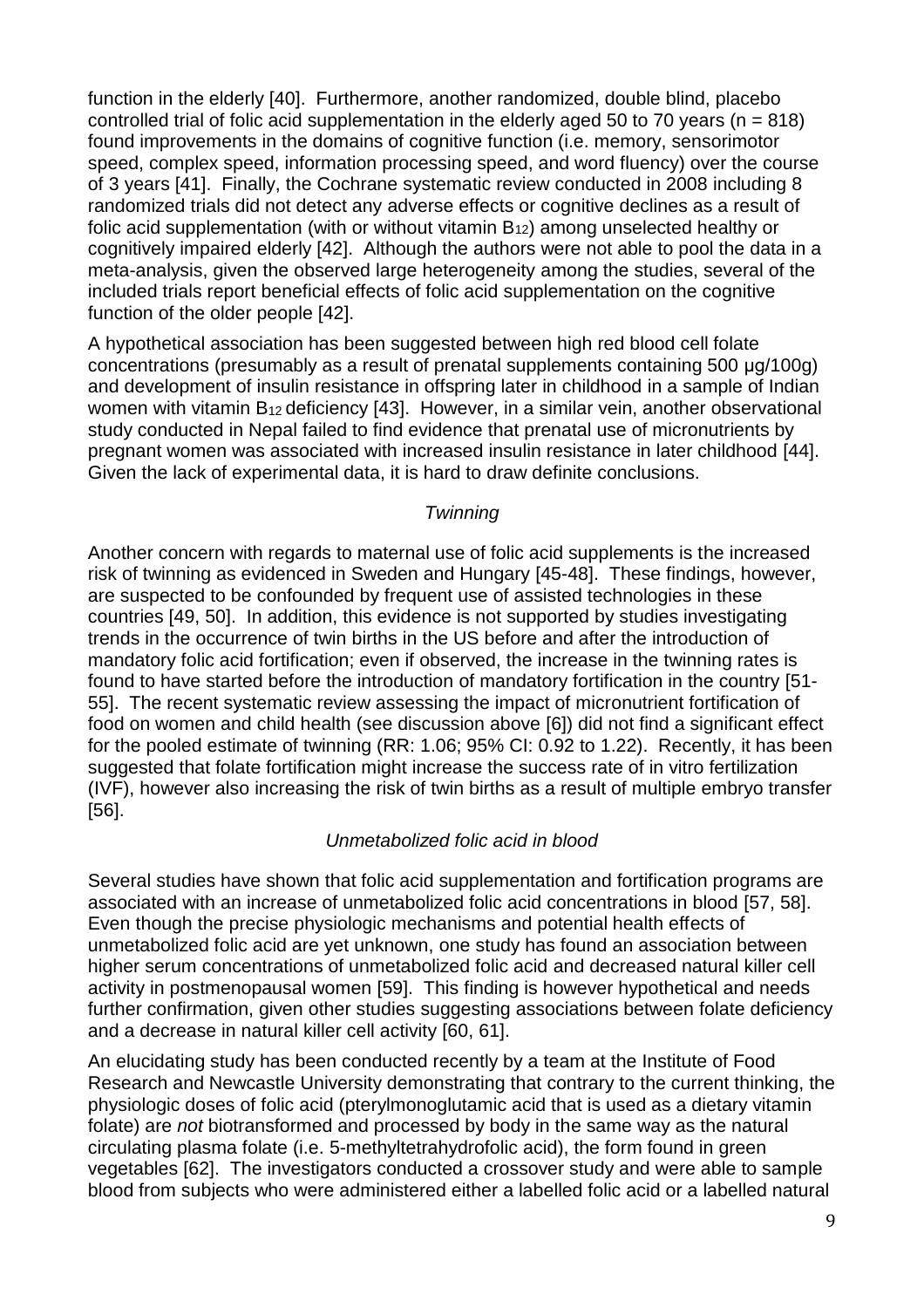folate. The results showed that 86% of folic acid in the hepatic portal vein remained unmetabolized, while almost all of the natural folate was biotransformed correctly. Consequently, the investigators call for mandatory fortification programs to use natural forms of folate, which are already licensed for use (Metafolin and Quatrefolic). If these are adopted for use in fortification programs than the potential risks from unmetobalized folic acid in the body will be reduced [\[62\]](#page-22-1).

## **Conclusions and Recommendations on the level of folic acid added to flour**

As reported by a folic acid working group from the Centers of Disease Control and Prevention (CDC), during the past several years a number of literature reviews of potential beneficial and adverse effects of folic acid have been conducted by food safety agencies in the countries that are considering mandatory folic acid fortification programs [\[5\]](#page-19-4). These agencies include: SACN for the UK Food Standards Agency [\[14\]](#page-19-13), the Food Standards Australia New Zealand (FSANZ) [\[63\]](#page-22-2), the Food Safety Authority of Ireland [\[64\]](#page-22-3), and the Health Council of the Netherlands [\[65\]](#page-22-4). All of these agencies have approved of the folic acid fortification programs in the final reports written for their countries. Among several other potential benefits of folic acid fortification, the primary reason for its implementation is the prevention of NTDs. Meanwhile, it is worth noting that the vast majority of the concerns discussed above regarding the potential adverse effects of folic acid are associated with higher serum folate concentrations or higher intakes of folic acid that have been investigated in the context of higher dosage supplement use, rather than consumption of fortified flour products alone. The revised WHO recommendations for wheat flour fortification with folic acid according to the level of daily flour consumption are presented in Table 2.

| <b>Nutrient</b>         | <b>Flour</b><br><b>Extraction</b><br>Rate | Compound                | Level of nutrient to be added in<br>parts per million (ppm) by<br>estimated average per capita<br>wheat flour availability $(g/day)^1$ |                 |         |       |
|-------------------------|-------------------------------------------|-------------------------|----------------------------------------------------------------------------------------------------------------------------------------|-----------------|---------|-------|
|                         |                                           |                         | $< 75^2$                                                                                                                               | 75-149          | 150-300 | >300  |
|                         |                                           |                         | g/day                                                                                                                                  | g/day           | g/day   | g/day |
| Iron                    | Low                                       | <b>NaFeEDTA</b>         | 40                                                                                                                                     | 40              | 20      | 15    |
|                         |                                           | <b>Ferrous Sulfate</b>  | 60                                                                                                                                     | 60              | 30      | 20    |
|                         |                                           | <b>Ferrous Fumarate</b> | 60                                                                                                                                     | 60              | 30      | 20    |
|                         |                                           | Electrolytic Iron       | NR <sup>3</sup>                                                                                                                        | NR <sup>3</sup> | 60      | 40    |
|                         | High                                      | <b>NaFeDTA</b>          | 40                                                                                                                                     | 40              | 20      | 15    |
| <b>Folic Acid</b>       | Low or High                               | <b>Folic Acid</b>       | 5.0                                                                                                                                    | 2.6             | 1.3     | 1.0   |
| Vitamin B <sub>12</sub> | Low or High                               | Cyanocabalamin          | 0.04                                                                                                                                   | 0.02            | 0.01    | 0.008 |
| Vitamin A               | Low or High                               | Vitamin A Palmitate     | 5.9                                                                                                                                    | 3               | 1.5     |       |
| Zinc <sup>4</sup>       | Low                                       | <b>Zinc Oxide</b>       | 95                                                                                                                                     | 55              | 40      | 30    |
|                         | High                                      | <b>Zinc Oxide</b>       | 100                                                                                                                                    | 100             | 80      | 70    |

**Table 2.** Average levels of nutrients to consider adding to fortified wheat flour based on extraction, fortification compound, and estimated per capita flour availability [\[15\]](#page-19-14)

Notes: 1. These estimated levels consider only wheat flour as main fortification vehicle in a public health program. If other mass-fortification programs with other food vehicles are implemented effectively, these suggested fortification levels might need to be adjusted downwards as needed.

2. Estimated per capita consumption of <75 g/day does not allow for addition of sufficient level of fortificant to cover micronutrients needs for women of childbearing age. Fortification of additional food vehicles and other interventions should be considered.

3. NR = Not Recommended because very high levels of electrolytic iron needed could negatively affect sensory properties of fortified flour.

4. These amounts of zinc fortification assume 5 mg zinc intake and no additional phytate intake from other dietary sources.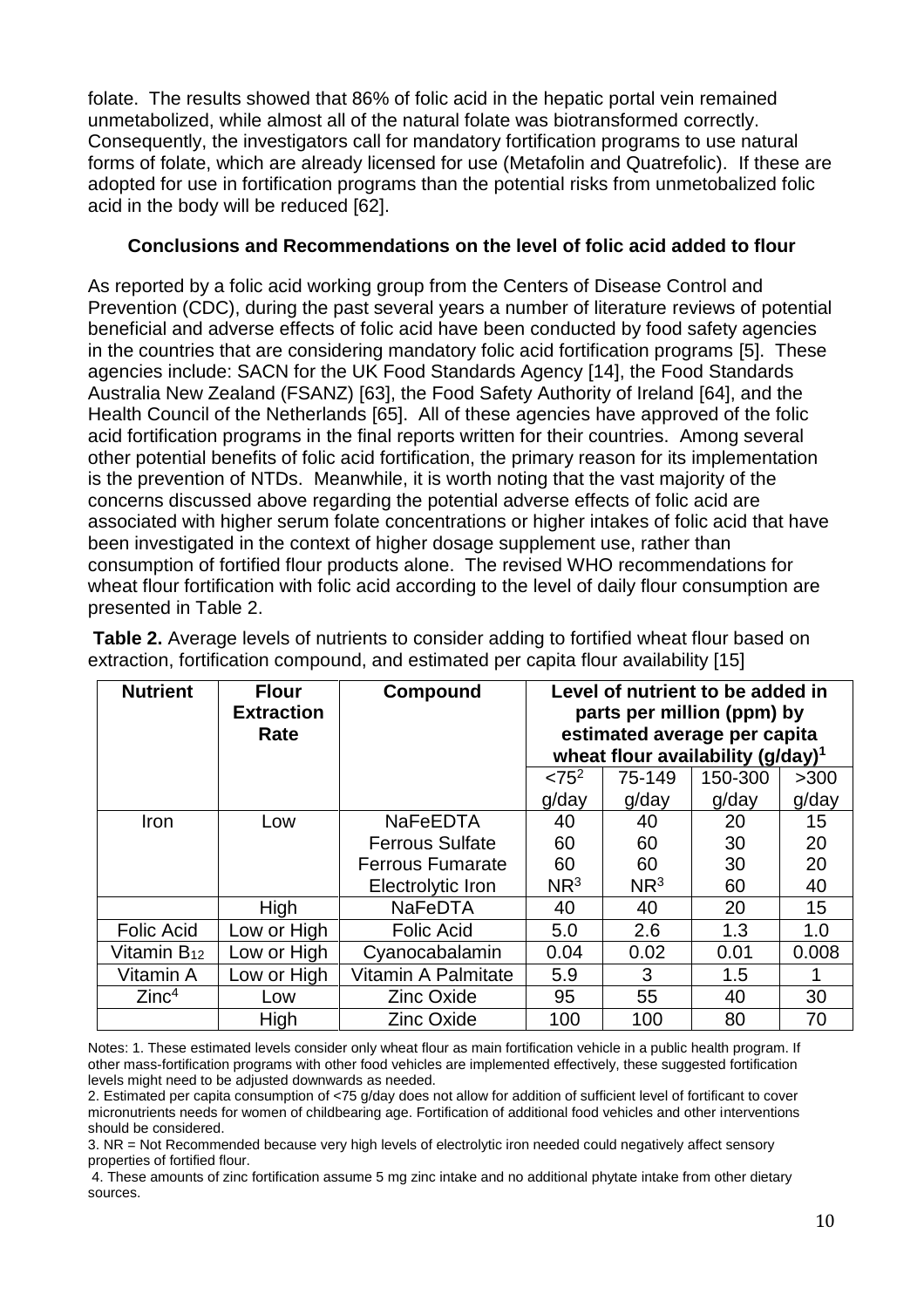## **FORTIFICATION OF WHEAT FLOUR WITH IRON**

## **Iron deficiency and health consequences**

Iron in the body is present in the erythrocytes as hemoglobin, where its key role is to transfer oxygen from the lungs to the tissues [\[1\]](#page-19-0). Iron is also important in the enzyme systems responsible for the oxidative metabolism [\[66\]](#page-22-5). It is stored in the liver as ferritin and as hemosiderin [\[1\]](#page-19-0). Iron levels in the organism are commonly assessed by hemoglobin concentrations in blood or those of ferritin in serum or plasma.

"Iron deficiency" is a condition characterized by long-term iron imbalance, and in more severe cases can cause anemia. Anemia which is caused by iron deficiency is commonly referred to as *iron-deficiency anemia*. Anemia is defined as low blood hemoglobin concentration [\[1\]](#page-19-0). The cutoffs of the latter that indicate anemia vary for different population subgroups (e.g. age, sex), and are defined by WHO [\[67\]](#page-22-6). If the prevalence of low hemoglobin concentrations exceeds 5% in the population, anemia is regarded as a public health problem. The main risk factors for iron deficiency are summarized in Table 3.

| <b>Nutrient</b> | <b>Prevalence of</b>                                                                                                                                                                                                                                                                                                                                                                                                                                                              | <b>Risk factors</b>                                                                                                                                                                                                                                                                                                                | <b>Health consequences</b>                                                                                                                                                                                                          |
|-----------------|-----------------------------------------------------------------------------------------------------------------------------------------------------------------------------------------------------------------------------------------------------------------------------------------------------------------------------------------------------------------------------------------------------------------------------------------------------------------------------------|------------------------------------------------------------------------------------------------------------------------------------------------------------------------------------------------------------------------------------------------------------------------------------------------------------------------------------|-------------------------------------------------------------------------------------------------------------------------------------------------------------------------------------------------------------------------------------|
|                 | deficiency                                                                                                                                                                                                                                                                                                                                                                                                                                                                        |                                                                                                                                                                                                                                                                                                                                    |                                                                                                                                                                                                                                     |
| Iron            | - Estimated 2 billion<br>cases of anemia<br>worldwide<br>- In developing countries<br>the estimates are:<br>50% in pregnant women<br>and infants under 2<br>years; 40% in school-<br>aged children, 25-55%<br>in other women and<br>children<br>- Iron deficiency is<br>estimated to account for<br>50% of all anemia cases<br>- There are about 1<br>billion cases of iron<br>deficiency anemia and<br>further 1 billion cases of<br>iron deficiency without<br>anemia worldwide | - Low intakes of meat,<br>fish and poultry and high<br>intake of cereals and<br>legumes<br>- Preterm delivery of low<br>birth weight<br>- Pregnancy and<br>adolescence<br>- Heavy menstrual losses<br>- Parasite infections<br>causing heavy blood<br>losses<br>- Malaria<br>- Low intakes of vitamin C<br>- Allergy to cow's milk | - Reduced cognitive<br>performance<br>- Lower work performance<br>and endurance<br>- Impaired iodine and<br>vitamin A metabolism<br>- Anemia<br>- Increased risk of<br>maternal and child<br>mortality (with more severe<br>anemia) |

**Table 3.** Iron deficiency: prevalence, risks factors and health consequences (data taken from WHO guidelines [\[1\]](#page-19-0))

The major health consequences of iron deficiency are anemia, reduced cognitive and physical performance and maternal and child mortality [\[68-70\]](#page-22-7). Therefore there is substantial evidence that iron supplementation might reverse these adverse health effects. By way of illustration, a recent systematic review found that prenatal iron supplementation substantially improved birth weight [\[71\]](#page-22-8). Furthermore, evidence also suggests that iron supplementation benefits vitamin A and iodine metabolism [\[72,](#page-22-9) [73\]](#page-22-10).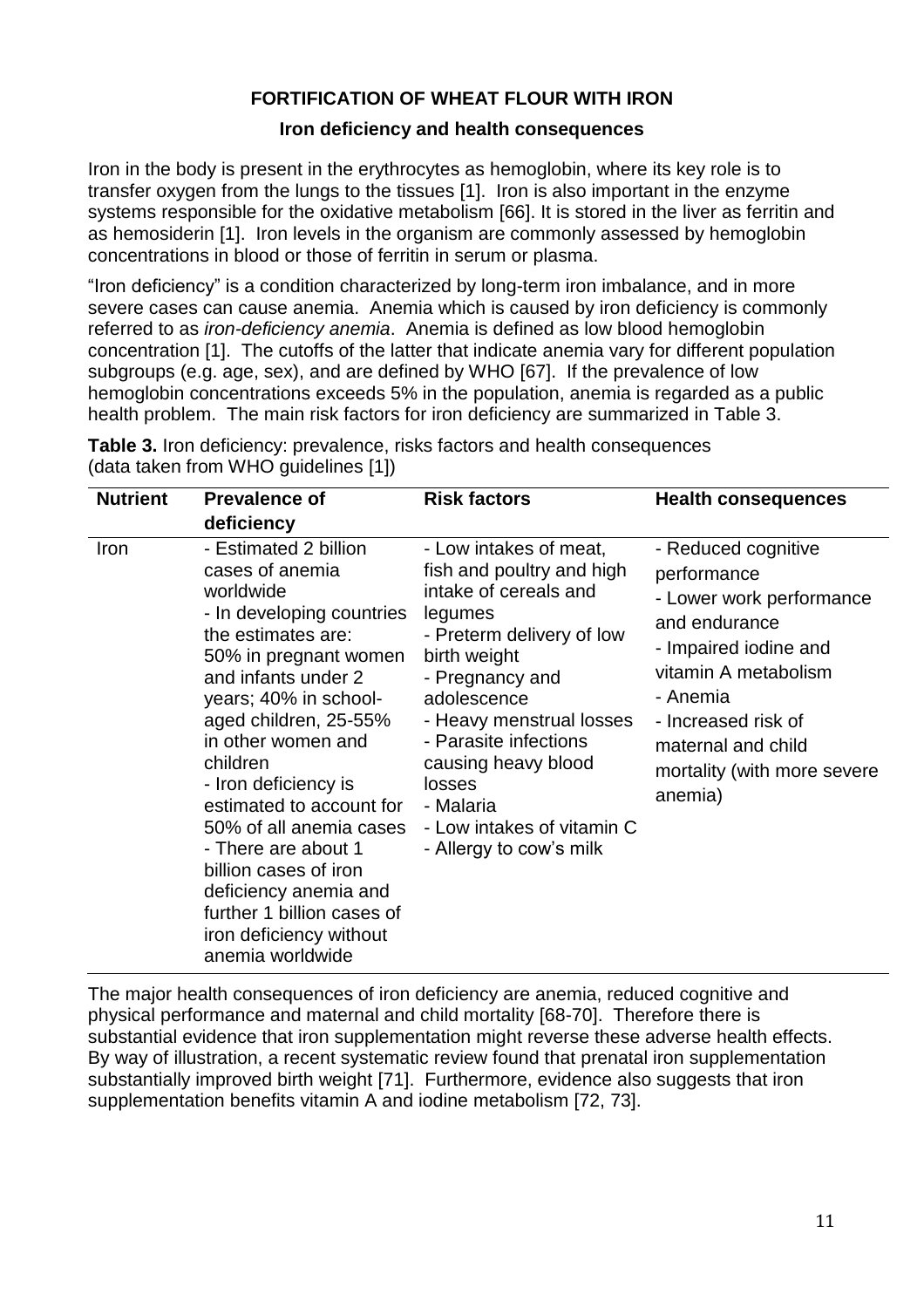## **Evidence of the effectiveness of iron supplementation and fortification programs**

With regards to the systematic reviews and meta-analyses investigating the effectiveness of flour fortification programs with iron, a protocol has been published recently for a Cochrane systematic review that will aim to examine the benefits and harms of wheat flour fortification with iron alone and with other vitamins and minerals on anemia, iron status and health-related outcomes in populations [\[74\]](#page-22-11).

A systematic review that was conducted in 2012 aimed to evaluate the effect of iron fortified foods and biofortified crops on hematologic and biological outcomes [\[75\]](#page-22-12). This systematic review included 60 randomized trials, with the majority using cereal-based fortification (n=42%) and ferrous sulphate (28%) and NaFeEDTA (20%) as the most common iron fortificants. The results demonstrate that iron fortification of foods significantly increased hemoglobin (WMD: 0.42 g/dL; 95% CI: 0.28 to 0.56, see Figure 4), serum ferritin (WMD: 1.36 lg/dL; 95% CI: 1.23 to 1.52), reduced risk of anemia (RR: 0.59; 95% CI: 0.48 to 0.71) and iron deficiency (RR: 0.48; 95% CI: 0.38 to 0.62). However, the review did not find significant effects on serum zinc concentrations, infections, physical growth and mental and motor development. Furthermore, authors conducted exploratory subgroup analyses, which revealed that the hematologic response varied with the choice of fortification vehicle and iron fortificant used: significantly higher hemoglobin response was observed with the use of salt and sauce and NaFeEDTA as an iron fortificant.



**Figure 4.** Forest plot for hemoglobin (after intervention) of iron-fortified foods compared with placebo.

Notes: ID – identification; WMD – weighted mean difference.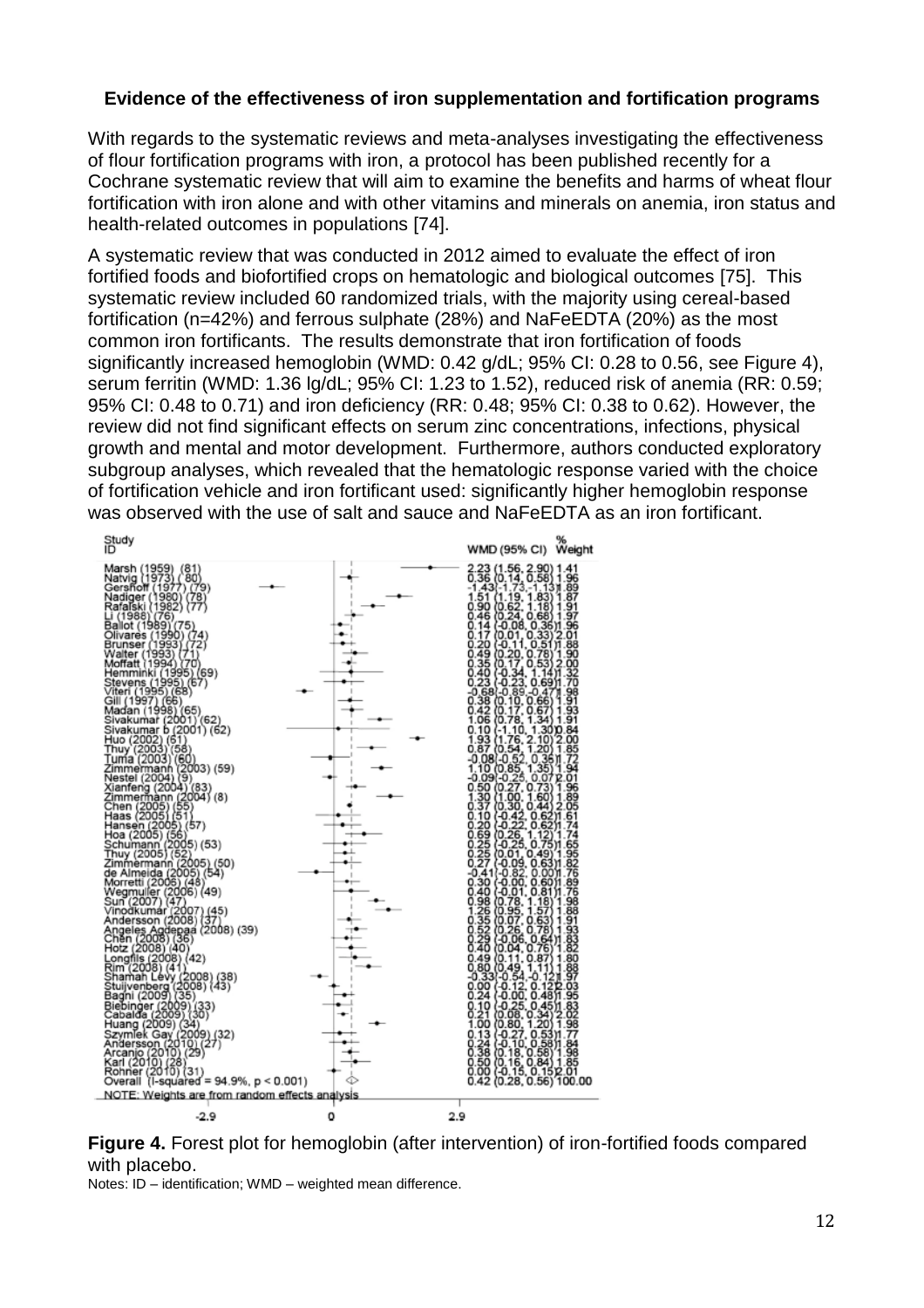Interestingly, the duration of fortification programs was not significantly linked to the hematologic response in this review. The review suggests that a six-month fortification program might be sufficient for the hematologic response to emerge.

These effects on hematologic outcomes are confirmed by the systematic review examining the effectiveness of micronutrient fortification of food on women and child health as described above [\[6\]](#page-19-5). Specifically, pooled analysis from 37 RCTs showed a significant increase in hemoglobin concentration (SMD: 0.55; 95% CI: 0.34 to 0.76), serum ferritin levels (SMD: 0.92; 95% CI: 0.38 to 1.44) and reduction in anemia (RR: 0.55; 95% CI: 0.42 to 0.72) among children. The conducted subgroup analyses revealed that the impact of food fortification was stronger in populations with nutritional deficiencies at baseline. Furthermore, the effect of NaFeEDTA when used as the iron fortificant was significant on hemoglobin levels and anemia but was not significant on serum ferritin levels, while the effect of ferrous sulfate when used as the iron fortificant was significant for all the three outcomes [\[6\]](#page-19-5). Significant effects were also found for women for all the three outcomes assessed in a pooled analysis from 11 RCTs.

The findings from these systematic reviews are broadly in line with the evidence from iron supplementation evaluations. A systematic review that aimed to examine the evidence for health benefits and risks of preventive oral iron supplementation in children less than 5 years of age in developing countries, found increased hemoglobin concentrations in ironsupplemented children who were anemic or had iron-deficient anemia at baseline [\[76\]](#page-22-13). In terms of the outcomes of growth, this study showed mixed results: two studies found a positive effect of iron supplementation on height increases in iron-deficient children, while 2 studies found a negative effect and 2 found no effect on height or length in iron-replete children. Significant negative effects were also found on weight in iron-replete subgroups of young children. Because of this, authors suggest for preventive supplementation programs to specifically target iron-deficient children [\[76\]](#page-22-13). In any case, it is worth noting that this review focused on iron supplementation programs only and did not include studies on the impact of iron fortification.

In order to draw a comprehensive picture on current iron fortification practices worldwide, as well as to evaluate and predict their effectiveness, investigators reviewed evidence from currently available efficacy studies [\[77\]](#page-22-14). Authors drew required flour fortification levels for each iron fortificant based on the minimum iron dose that improved iron status in these efficacy studies (see Table 2). When compared to current wheat flour fortification programs worldwide, the authors found that most of these programs will not significantly affect iron status at the national level, because of their failure to specify a recommended iron fortificant, use of iron fortification levels that are too low in relation to the wheat flour consumption patterns of the population and little coverage [\[77\]](#page-22-14). Moreover, because of the low cost and good sensory properties, most of the programs use atomized or hydrogenreduced iron powders, which however have reduced bioavailability and lack evidence for effectiveness. Therefore, the authors conclude that most of the current iron fortification programs are likely to be ineffective. Only nine national programs are found likely to significantly improve iron status if coverage is optimized. These are: Argentina, Chile, Egypt, Iran, Jordan, Lebanon, Syria, Turkmenistan and Uruguay [\[77\]](#page-22-14). The authors recommend legislation updates in many countries to adopt adequate levels of flour fortification and recommended iron fortificants.

The findings from the foregoing analysis elucidate the lack of iron fortification impact on anemia in urban Brazilian children [\[78\]](#page-22-15). Authors report that half of the surveyed mills in the country used low bioavailability (5%) reduced compounds to fortify flour. Therefore, the authors conclude: *"the national program was ineffective as implemented. This does not*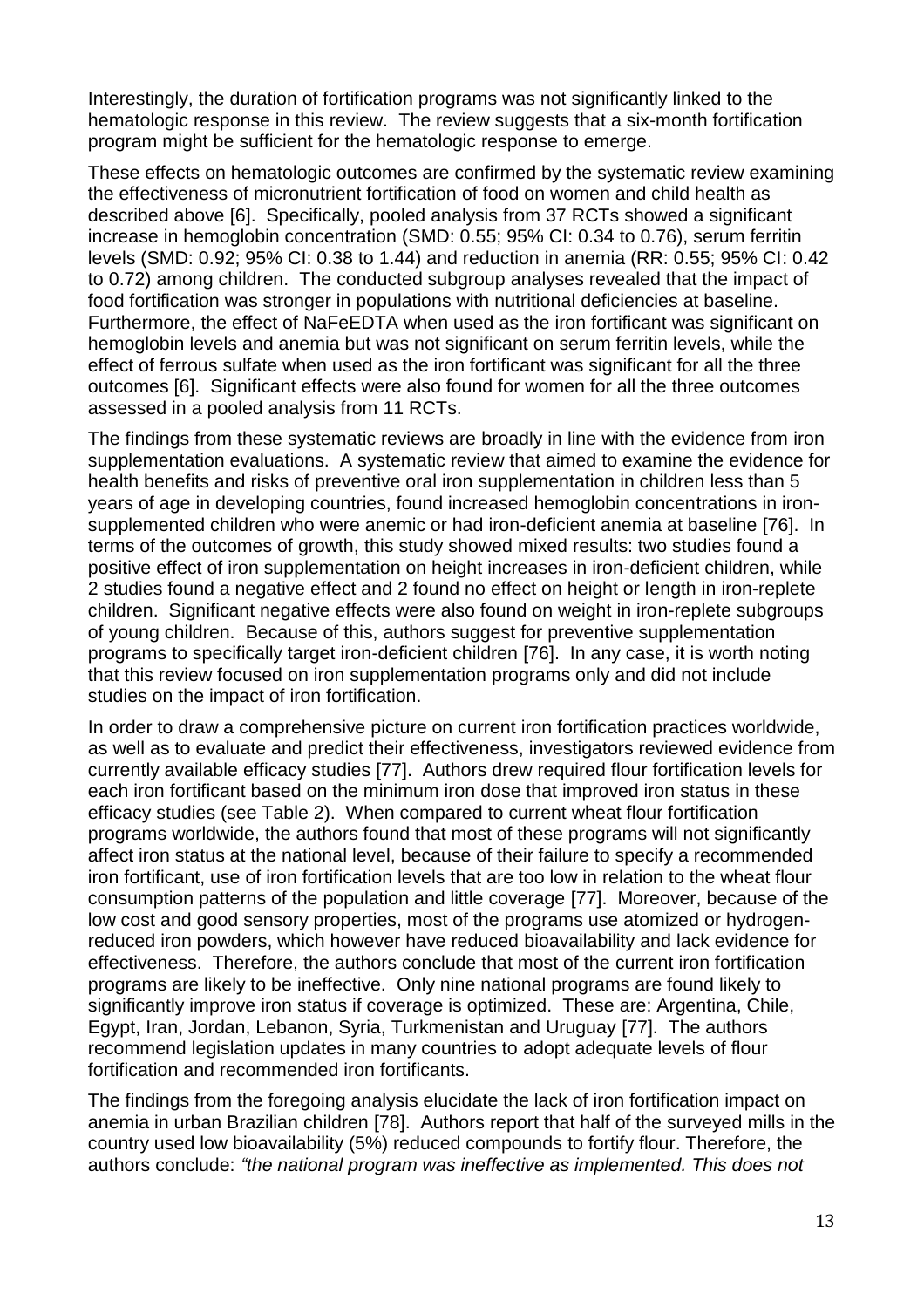*mean that optimally implemented flour fortification programs, using appropriate foods and bioavailable Fe compounds, could not be efficacious"* [77, p. 1800].

## **Potential adverse effects of iron**

The largest concern with regards to iron supplementation and fortification programs is the risk for secondary *iron overload* among certain subgroups of the fortified population. In general, there are very few reports on the risk of iron overload from supplements among individuals with normal phenotypes [\[77\]](#page-22-14). Iron overload mainly occurs among individuals with iron metabolism disorders, which disturb normal iron absorption and/or storage. The most common iron overload disorder is associated with mutations in the HFE gene, which is responsible for hereditary hemochromatosis. Physiological conditions, such as thalassemia, pyruvate kinase deficiency, and glucose-6-phosphate dehydrogenase deficiency are also associated with iron overload [\[79\]](#page-22-16). Among the acquired conditions that are associated with iron overload are sideroblastic anemia, or any anemia except for that due to blood loss, in which multiple transfusions are required [\[80\]](#page-22-17). Although men do not have a mechanism of iron loss, which puts them at higher risk of accumulating iron as a result of consuming iron fortified foods over a long period of time, a study that examined long-term consequences of iron-fortified flour consumption in Iran did not find increased risk of iron overload in men [\[81\]](#page-22-18). Another investigation, however, suggests a potential decrease in antioxidant capacity in men [\[82\]](#page-23-0). This evidence needs further testing.

As in case of iron overload, there have been concerns raised on theoretical grounds over the harmful effects of iron therapy and supplementation with regards to infections. A systematic review that included 28 RCTs involving 7892 children of oral or parental iron supplementation or fortified milk and cereals did not detect a significant effect on the overall incidence of infectious illnesses in children with a slight increase in the risk of diarrhea [\[83\]](#page-23-1). Furthermore, a recent review on oral supplements for children in malariaendemic areas concluded that iron alone or with antimalaria treatment does not increase the risk of clinical malaria or death when regular malaria surveillance and treatment services are in place [\[84\]](#page-23-2). It is worth noting that these evaluations focused only on iron supplementation programs; infections along with other adverse health outcomes are planned to be assessed in two systematic reviews of wheat and maize flour fortification programs, the protocols of which are already published [\[74,](#page-22-11) [85\]](#page-23-3).

## **Conclusions and recommendations on the level of iron added to flour**

The first global recommendations for the type and level of different iron fortificants were made by a CDC expert group in Cuernavaca in 2004. They proposed a pragmatic procedure that followed the method recommended by WHO [\[1\]](#page-19-0). According to this method each country needs to first measure the daily iron intake in the groups at risk for iron deficiency, estimate the iron bioavailability from the diet, compare these two and calculate the corresponding iron amount lacking in the diet. This amount should then be added to the mean daily flour consumption of the targeted groups.

Because of the lack of capability of many countries to follow the abovementioned procedure, these recommendations were subsequently revised based on the evaluation of the published efficacy studies of wheat flour fortification programs (see the discussion above) [\[77\]](#page-22-14). It is proposed that iron fortification of wheat flour is considered at the national or regional levels only if laboratory evidence suggests a high prevalence of iron deficiency and iron-deficiency anemia in women and children in the country (iron-deficiency anemia rate of >5%). Iron fortification programs should aim to decrease the prevalence of iron deficiency in the target at-risk populations and achieve <10% prevalence of iron deficiency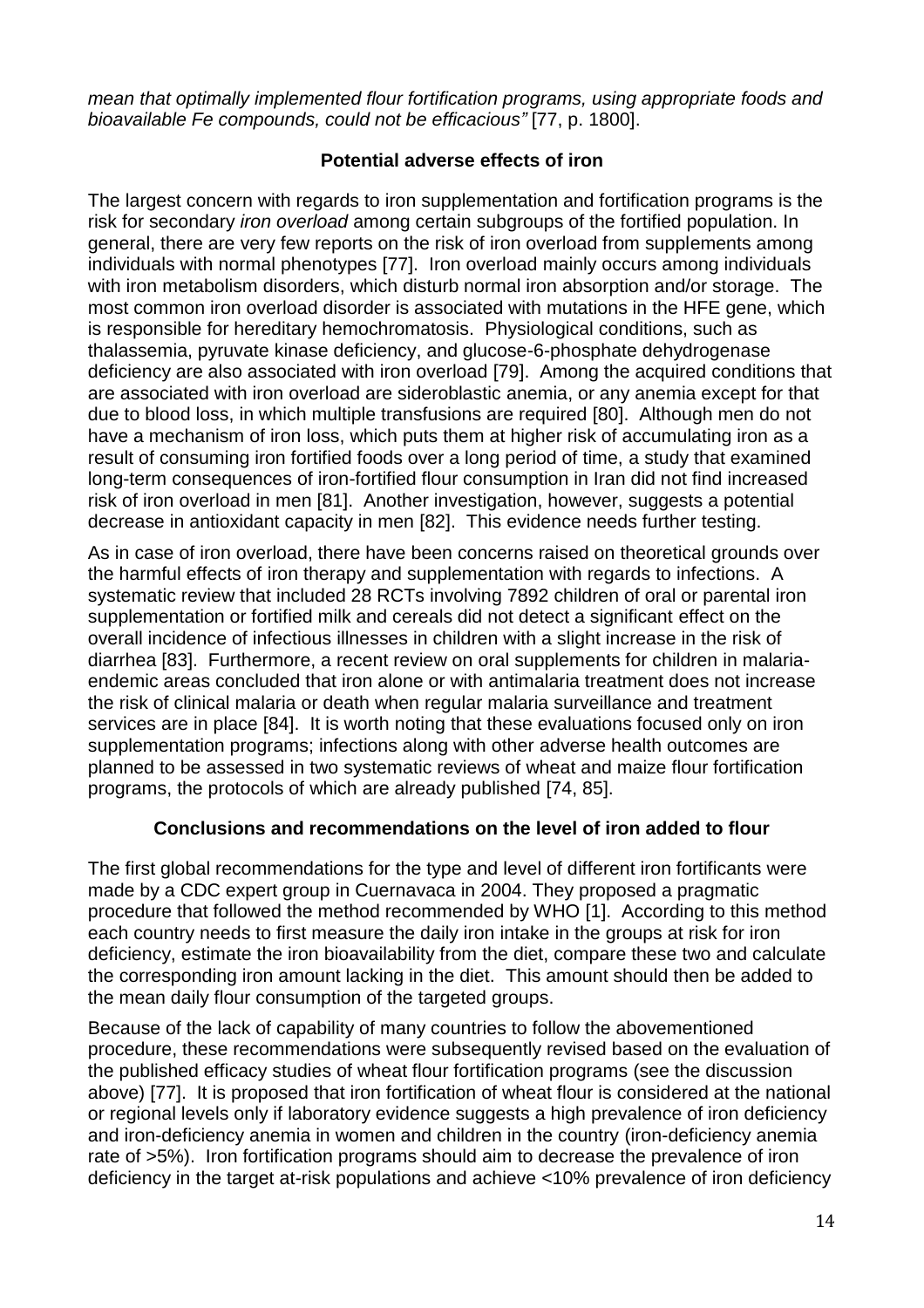and <5% of iron-deficiency anemia [\[86\]](#page-23-4). These should be reached in 2 to 3 years after the start of the fortification program.

According to these revised recommendations, countries are expected to first test the recommended levels of iron fortificants in both flour and final products made from fortified flour to check for the acceptability of any potential sensory changes. The first choices as iron fortificants for wheat flour fortification are NaFeEDTA, ferrous sulfate and ferrous fumarate. Electrolytic acid is considered the second-choice iron compound for wheat flour fortification, and because of the uncertainty regarding the lowest effective dose of electrolytic iron the recommendations on its levels are not changed from the Cuernavaca Workshop (see Table 2) [\[77\]](#page-22-14).

The greatest confidence in the revised recommendations for iron fortification with wheat flour is placed on NaFeEDTA because its absorption is less likely to be affected by other components of the meals in which it is eaten [\[77\]](#page-22-14). It is the only iron compound recommended for the fortification of high-extraction wheat flour (>0.8% ash). Additionally, the higher iron bioavailability from wheat-based foods fortified with NaFeEDTA gives an opportunity for lower levels of iron fortification, which in turn reduces the risk for sensory changes. Finally, there is evidence suggesting that NaFeEDTA may promote liquid oxidation in stored wheat flour [\[87\]](#page-23-5).

There is no evidence supporting the use of hydrogen-reduced iron powders or atomized reduced iron powders for wheat and maize flour fortification. These compounds are less well absorbed than electrolytic iron and therefore are not recommended for wheat flour fortification [\[77\]](#page-22-14).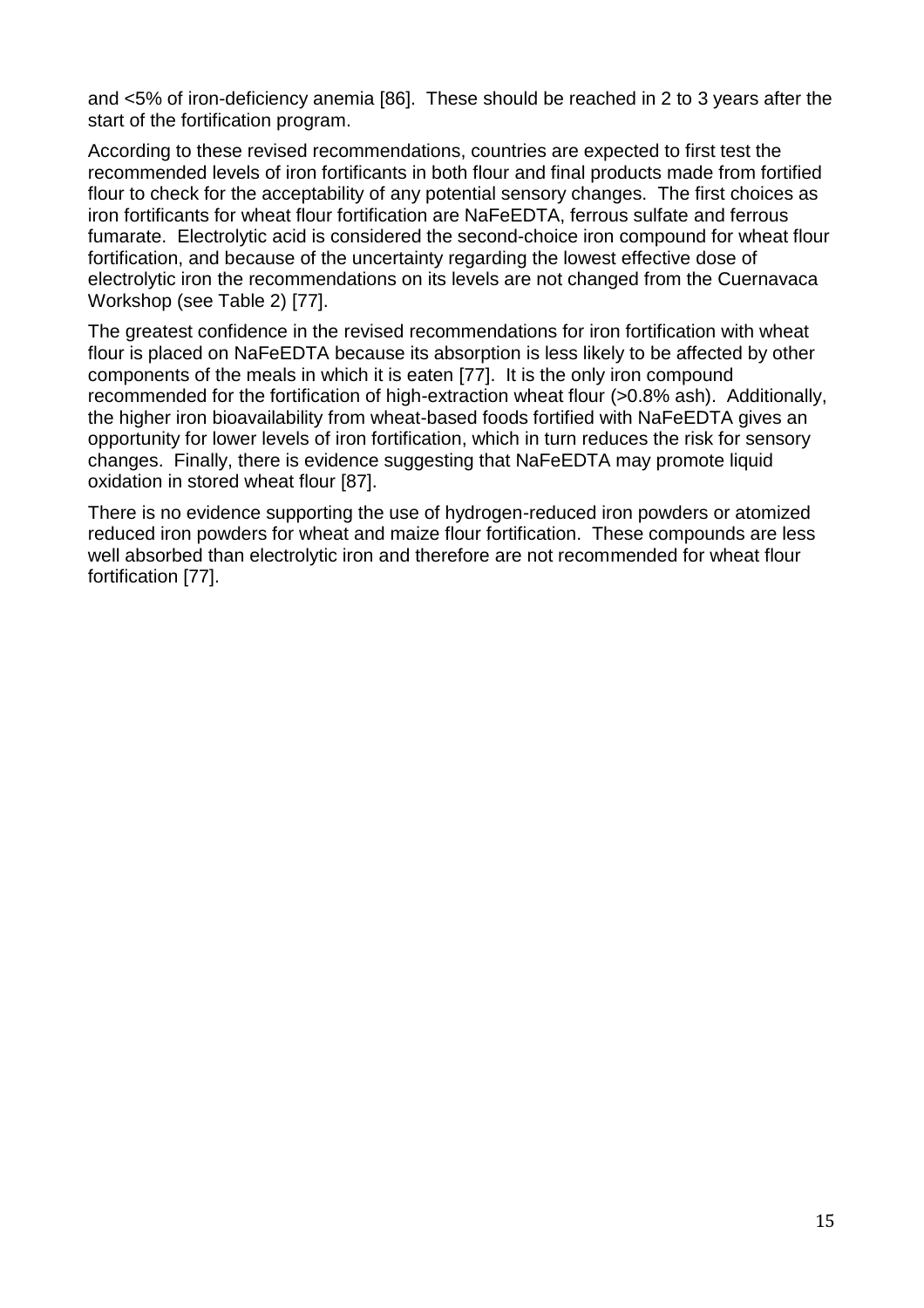## **REFERNCES**

- <span id="page-19-0"></span>1. Allen LD, et al. *Guidelines on food fortification with micronutrients*, 2006. World Health Organization, Food and Agricultural Organization of the United Nations: Geneva.
- <span id="page-19-1"></span>2. Guilbert JJ. *The world health report 2002 - reducing risks, promoting healthy life.* Educ Health (Abingdon), 2003. **16**(2): p. 230.
- <span id="page-19-2"></span>3. Black RE, et al. *Maternal and child undernutrition: global and regional exposures and health consequences.* Lancet, 2008. **371**(9608): p. 243-60.
- <span id="page-19-3"></span>4. Anon. *Anaemia prevalence by country based on haemoglobin concentration. WHO global database on anaemia*, 2007, World Health Organization: Geneva.
- <span id="page-19-4"></span>5. Berry RJ, et al. *Fortification of flour with folic acid.* Food Nutr Bull, 2010. **31**(1 Suppl): p. S22-35.
- <span id="page-19-5"></span>6. Das JK, et al. *Micronutrient fortification of food and its impact on woman and child health: a systematic review.* Syst Rev, 2013. **2**: p. 67.
- <span id="page-19-6"></span>7. Anon. *Food Fortification Initative. Enhancing grains for healthier lives. Global progress*. 2015 [cited 2015 June 27]; Available from: http://www.ffinetwork.org/global\_progress/.
- <span id="page-19-7"></span>8. Wirth JP, et al. *Lessons learned from national food fortification projects: experiences from Morocco, Uzbekistan, and Vietnam.* Food Nutr Bull, 2012. **33**(4 Suppl): p. S281-92.
- <span id="page-19-8"></span>9. Elhakim N, et al. *Fortifying baladi bread in Egypt: reaching more than 50 million people through the subsidy program.* Food Nutr Bull, 2012. **33**(4 Suppl): p. S260- 71.
- <span id="page-19-9"></span>10. Anon. *UNICEF Regional Office for Central and Eastern Europe and the Commonwealth of Independent States (CEE/CIS). The "Day of Three Laws" in Kyrgyzstan.* 2009 [cited 2015 June 27]; Available from: http://www.unicef.org/ceecis/16422.html.
- <span id="page-19-10"></span>11. Hallberg L, Hulthen L. *Perspectives on iron absorption.* Blood Cells Mol Dis, 2002. **29**(3): p. 562-73.
- <span id="page-19-11"></span>12. Milman N. et al. *Iron status in Danish men 1984-94: a cohort comparison of changes in iron stores and the prevalence of iron deficiency and iron overload.* Eur J Haematol, 2002. **68**(6): p. 332-40.
- <span id="page-19-12"></span>13. FSA. *The Bread and Flour Regulations 1998 (as amended). Guidance notes*. Food Standards Agency 2008 [cited 2015 June 29]; Available from: http://www.food.gov.uk/sites/default/files/multimedia/pdfs/breadflourguide.pdf.
- <span id="page-19-13"></span>14. SACN. *Folic acid and colorectal cancer risk: review of recommednations for mangaroty folic acid fortification*. Scientific Advisory Committee on Nutrition 2009 [cited 2015 June 29]; Available from: https://http://www.gov.uk/government/uploads/system/uploads/attachment\_data/file/ 339293/SACN\_Report\_to\_CMO\_on\_folic\_acid\_and\_colorectal\_cancer\_risk\_.pdf.
- <span id="page-19-14"></span>15. Anon. *Recommendations on wheat and maize flour fortification. Meeting report: Interim consensus statement*, 2009, World Health Organization: Geneva.
- <span id="page-19-15"></span>16. IOM. *Folate. Dietary reference intakes for thiamin, riboflavin, niacin, vitamin B6, folate, vitamin B12, pantothenic acid, biotin, and choline*, 1998, Institute of Medicine: Washington, DC. p. 196-305.
- <span id="page-19-16"></span>17. Czeizel AE, et al. *Folate deficiency and folic acid supplementation: the prevention of neural-tube defects and congenital heart defects.* Nutrients, 2013. **5**(11): p. 4760- 75.
- <span id="page-19-17"></span>18. Shaw GM, et al. *Periconceptional vitamin use, dietary folate, and the occurrence of neural tube defects.* Epidemiology, 1995. **6**(3): p. 219-26.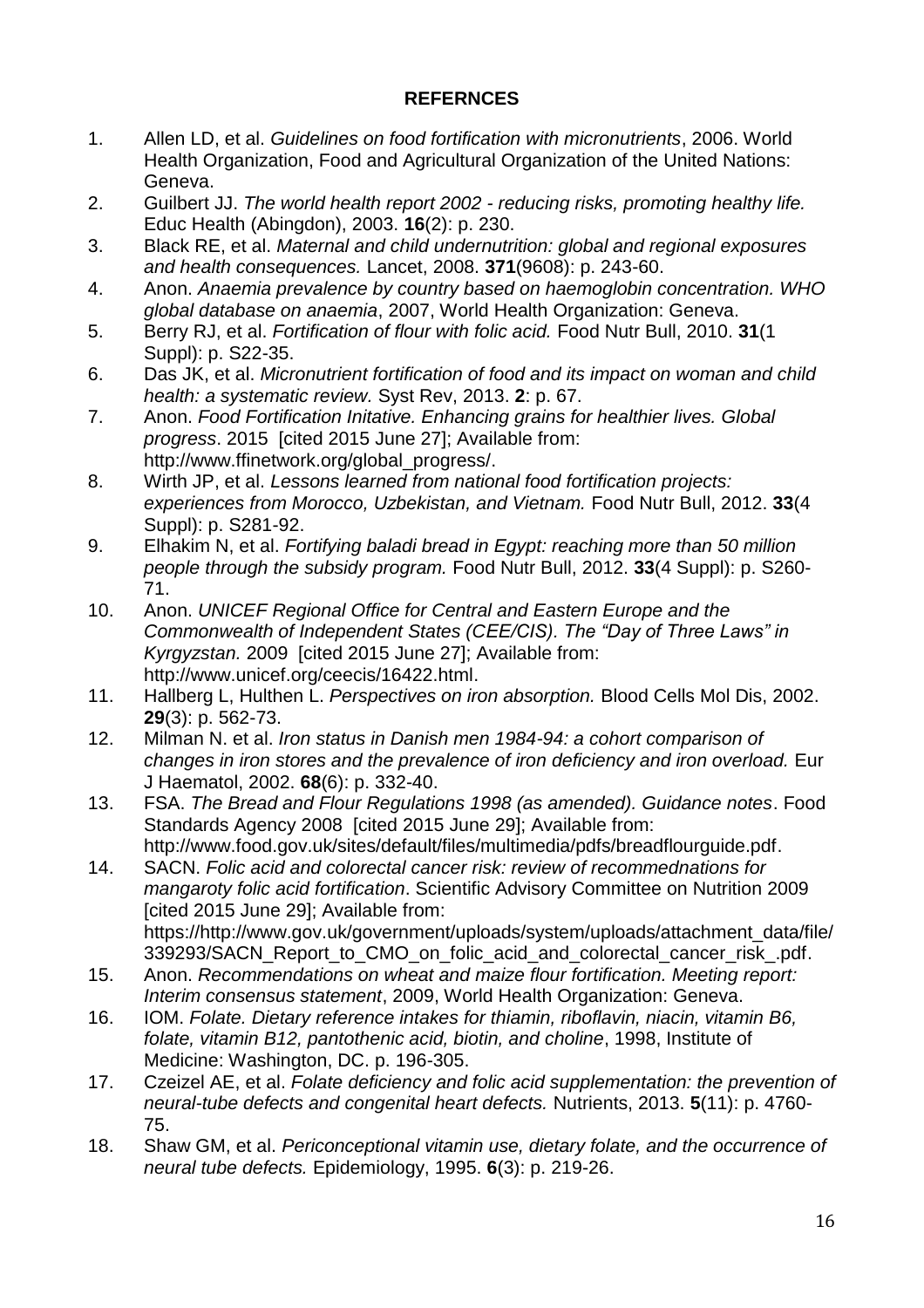- <span id="page-20-0"></span>19. Williams KT, Schalinske KL. *Homocysteine metabolism and its relation to health and disease.* Biofactors, 2010. **36**(1): p. 19-24.
- <span id="page-20-1"></span>20. Castro R. et al. *Homocysteine metabolism, hyperhomocysteinaemia and vascular disease: an overview.* J Inherit Metab Dis, 2006. **29**(1): p. 3-20.
- <span id="page-20-2"></span>21. Anon. *Centers for Disease Control and Prevention. Recommendations for the use of folic acid to reduce the number of cases of spina bifida and other neural tube defects.* MMWR Recomm Rep, 1992. **41**: p. 1-7.
- <span id="page-20-3"></span>22. Busby A. et al. *Preventing neural tube defects in Europe: a missed opportunity.* Reprod Toxicol, 2005. **20**(3): p. 393-402.
- <span id="page-20-4"></span>23. Lopez-Camelo JS, et al. *Folic acid flour fortification: impact on the frequencies of 52 congenital anomaly types in three South American countries.* Am J Med Genet A, 2010. **152A**(10): p. 2444-58.
- <span id="page-20-5"></span>24. Castillo-Lancellotti C, Tur JA, Uauy R. *Impact of folic acid fortification of flour on neural tube defects: a systematic review.* Public Health Nutr, 2013. **16**(5): p. 901-11.
- <span id="page-20-6"></span>25. Yang Q, et al. *Improvement in stroke mortality in Canada and the United States, 1990 to 2002.* Circulation, 2006. **113**(10): p. 1335-43.
- <span id="page-20-7"></span>26. Clarke R, et al. *Effects of lowering homocysteine levels with B vitamins on cardiovascular disease, cancer, and cause-specific mortality: Meta-analysis of 8 randomized trials involving 37 485 individuals.* Arch Intern Med, 2010. **170**(18): p. 1622-31.
- <span id="page-20-8"></span>27. Marti-Carvajal AJ, Sola I, Lathyris D. *Homocysteine-lowering interventions for preventing cardiovascular events.* Cochrane Database Syst Rev, 2015. **1**: p. CD006612.
- <span id="page-20-9"></span>28. Zeng R, et al. *The effect of folate fortification on folic acid-based homocysteinelowering intervention and stroke risk: a meta-analysis.* Public Health Nutr, 2015. **18**(8): p. 1514-21.
- <span id="page-20-10"></span>29. Mason JB, et al. *A temporal association between folic acid fortification and an increase in colorectal cancer rates may be illuminating important biological principles: a hypothesis.* Cancer Epidemiol Biomarkers Prev, 2007. **16**(7): p. 1325- 9.
- <span id="page-20-11"></span>30. Qin X, et al. *Folic acid supplementation and cancer risk: a meta-analysis of randomized controlled trials.* Int J Cancer, 2013. **133**(5): p. 1033-41.
- <span id="page-20-12"></span>31. Vollset SE, et al. *Effects of folic acid supplementation on overall and site-specific cancer incidence during the randomised trials: meta-analyses of data on 50,000 individuals.* Lancet, 2013. **381**(9871): p. 1029-36.
- <span id="page-20-13"></span>32. Cole BF, et al. *Folic acid for the prevention of colorectal adenomas: a randomized clinical trial.* JAMA, 2007. **297**(21): p. 2351-9.
- <span id="page-20-14"></span>33. Jaszewski R, et al. *Folic acid supplementation inhibits recurrence of colorectal adenomas: a randomized chemoprevention trial.* World J Gastroenterol, 2008. **14**(28): p. 4492-8.
- <span id="page-20-15"></span>34. Logan RF, et al. *Aspirin and folic acid for the prevention of recurrent colorectal adenomas.* Gastroenterology, 2008. **134**(1): p. 29-38.
- <span id="page-20-16"></span>35. Grupp SG, et al. *Pediatric cancer rates after universal folic acid flour fortification in Ontario.* J Clin Pharmacol, 2011. **51**(1): p. 60-5.
- <span id="page-20-17"></span>36. Molloy A, *Folate-vitamin B12 interrelationships links to disease risk. In Folate in Health and Disease.* 2010, Bailey LB. New York, NY, USA: CRC press.
- <span id="page-20-18"></span>37. Mills JL, et al. *Low vitamin B-12 concentrations in patients without anemia: the effect of folic acid fortification of grain.* Am J Clin Nutr, 2003. **77**(6): p. 1474-7.
- <span id="page-20-19"></span>38. Morris MC, et al. *Dietary folate and vitamin B12 intake and cognitive decline among community-dwelling older persons.* Arch Neurol, 2005. **62**(4): p. 641-5.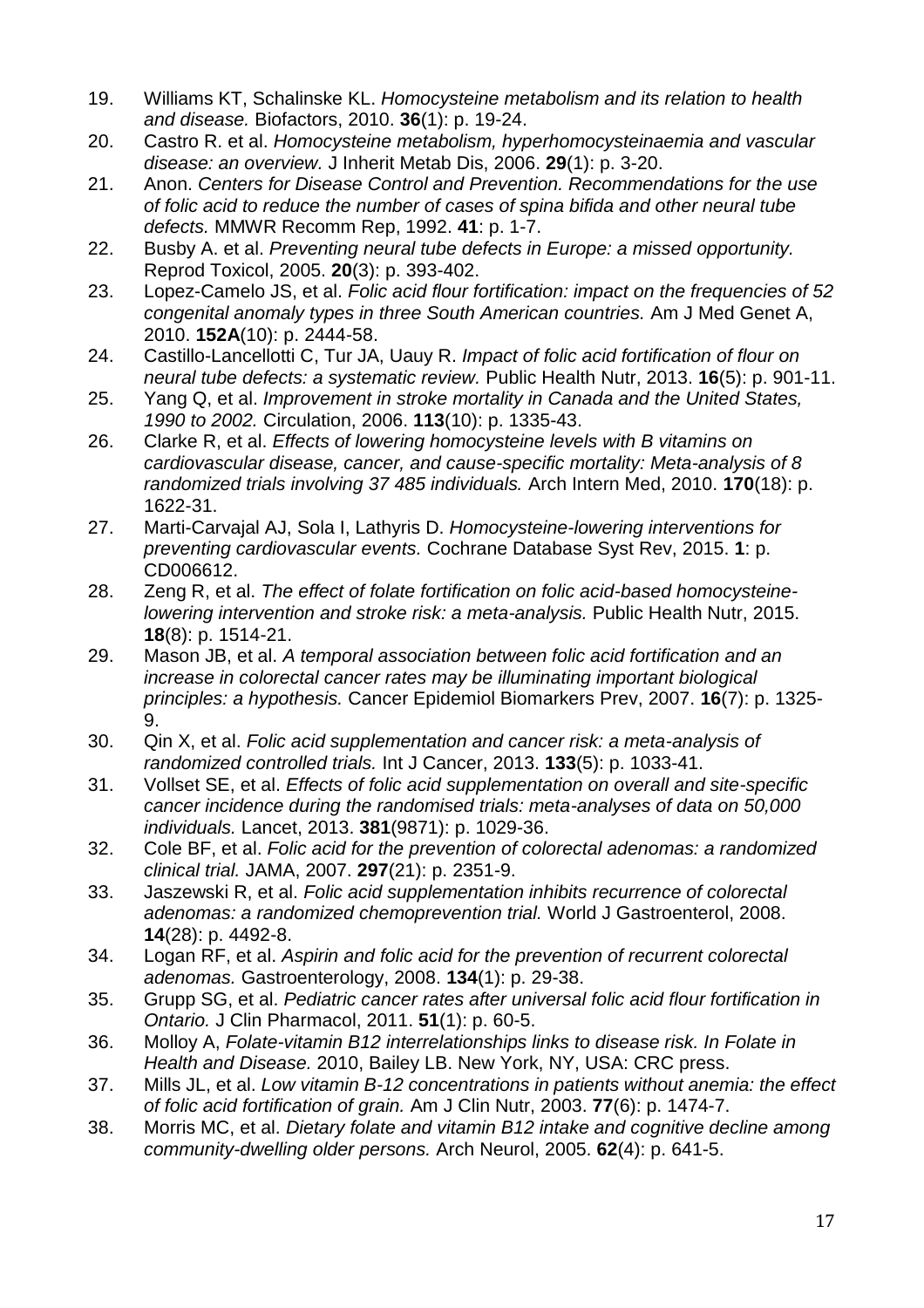- <span id="page-21-0"></span>39. Morris MS, et al. *Folate and vitamin B-12 status in relation to anemia, macrocytosis, and cognitive impairment in older Americans in the age of folic acid fortification.* Am J Clin Nutr, 2007. **85**(1): p. 193-200.
- <span id="page-21-1"></span>40. McMahon JA, et al. *A controlled trial of homocysteine lowering and cognitive performance.* N Engl J Med, 2006. **354**(26): p. 2764-72.
- <span id="page-21-2"></span>41. Durga J, et al. *Effect of 3-year folic acid supplementation on cognitive function in older adults in the FACIT trial: a randomised, double blind, controlled trial.* Lancet, 2007. **369**(9557): p. 208-16.
- <span id="page-21-3"></span>42. Malouf R, Grimley Evans J. *Folic acid with or without vitamin B12 for the prevention and treatment of healthy elderly and demented people.* Cochrane Database Syst Rev, 2008(4): p. CD004514.
- <span id="page-21-4"></span>43. Yajnik CS, et al. *Vitamin B12 and folate concentrations during pregnancy and insulin resistance in the offspring: the Pune Maternal Nutrition Study.* Diabetologia, 2008. **51**(1): p. 29-38.
- <span id="page-21-5"></span>44. Stewart CP, et al. *Antenatal micronutrient supplementation reduces metabolic syndrome in 6- to 8-year-old children in rural Nepal.* J Nutr, 2009. **139**(8): p. 1575- 81.
- <span id="page-21-6"></span>45. Czeizel AE, Metneki J, and Dudas I. *Higher rate of multiple births after periconceptional vitamin supplementation.* N Engl J Med, 1994. **330**(23): p. 1687-8.
- 46. Czeizel AE, Vargha P. *Periconceptional folic acid/multivitamin supplementation and twin pregnancy.* Am J Obstet Gynecol, 2004. **191**(3): p. 790-4.
- 47. Ericson A, Kallen B, Aberg A. *Use of multivitamins and folic acid in early pregnancy and multiple births in Sweden.* Twin Res, 2001. **4**(2): p. 63-6.
- 48. Kallen B. *Use of folic acid supplementation and risk for dizygotic twinning.* Early Hum Dev, 2004. **80**(2): p. 143-51.
- <span id="page-21-7"></span>49. Berry RJ, Kihlberg R, and Devine O. *Impact of misclassification of in vitro fertilisation in studies of folic acid and twinning: modelling using population based Swedish vital records.* BMJ, 2005. **330**(7495): p. 815.
- <span id="page-21-8"></span>50. Vollset SE, et al. *Folate supplementation and twin pregnancies.* Epidemiology, 2005. **16**(2): p. 201-5.
- <span id="page-21-9"></span>51. Kucik J, Correa A. *Trends in twinning rates in metropolitan Atlanta before and after folic acid fortification.* J Reprod Med, 2004. **49**(9): p. 707-12.
- 52. Lawrence JM, et al. *Food fortification with folic acid and rate of multiple births, 1994-2000.* Birth Defects Res A Clin Mol Teratol, 2004. **70**(12): p. 948-52.
- 53. Shaw GM, et al. *Food fortification with folic acid and twinning among California infants.* Am J Med Genet A, 2003. **119A**(2): p. 137-40.
- 54. Signore, C, et al. *Effects of folic acid fortification on twin gestation rates.* Obstet Gynecol, 2005. **105**(4): p. 757-62.
- 55. Waller DK, Tita AT, Annegers JF. *Rates of twinning before and after fortification of foods in the US with folic acid, Texas, 1996 to 1998.* Paediatr Perinat Epidemiol, 2003. **17**(4): p. 378-83.
- <span id="page-21-10"></span>56. Haggarty P, et al. *Effect of B vitamins and genetics on success of in-vitro fertilisation: prospective cohort study.* Lancet, 2006. **367**(9521): p. 1513-9.
- <span id="page-21-11"></span>57. Kalmbach RD, et al. *Circulating folic acid in plasma: relation to folic acid fortification.* Am J Clin Nutr, 2008. **88**(3): p. 763-8.
- <span id="page-21-12"></span>58. Kelly P, et al. *Unmetabolized folic acid in serum: acute studies in subjects consuming fortified food and supplements.* Am J Clin Nutr, 1997. **65**(6): p. 1790-5.
- <span id="page-21-13"></span>59. Troen AM, et al. *Unmetabolized folic acid in plasma is associated with reduced natural killer cell cytotoxicity among postmenopausal women.* J Nutr, 2006. **136**(1): p. 189-94.
- <span id="page-21-14"></span>60. Erickson KL, Medina EA, Hubbard NE. *Micronutrients and innate immunity.* J Infect Dis, 2000. **182 Suppl 1**: p. S5-10.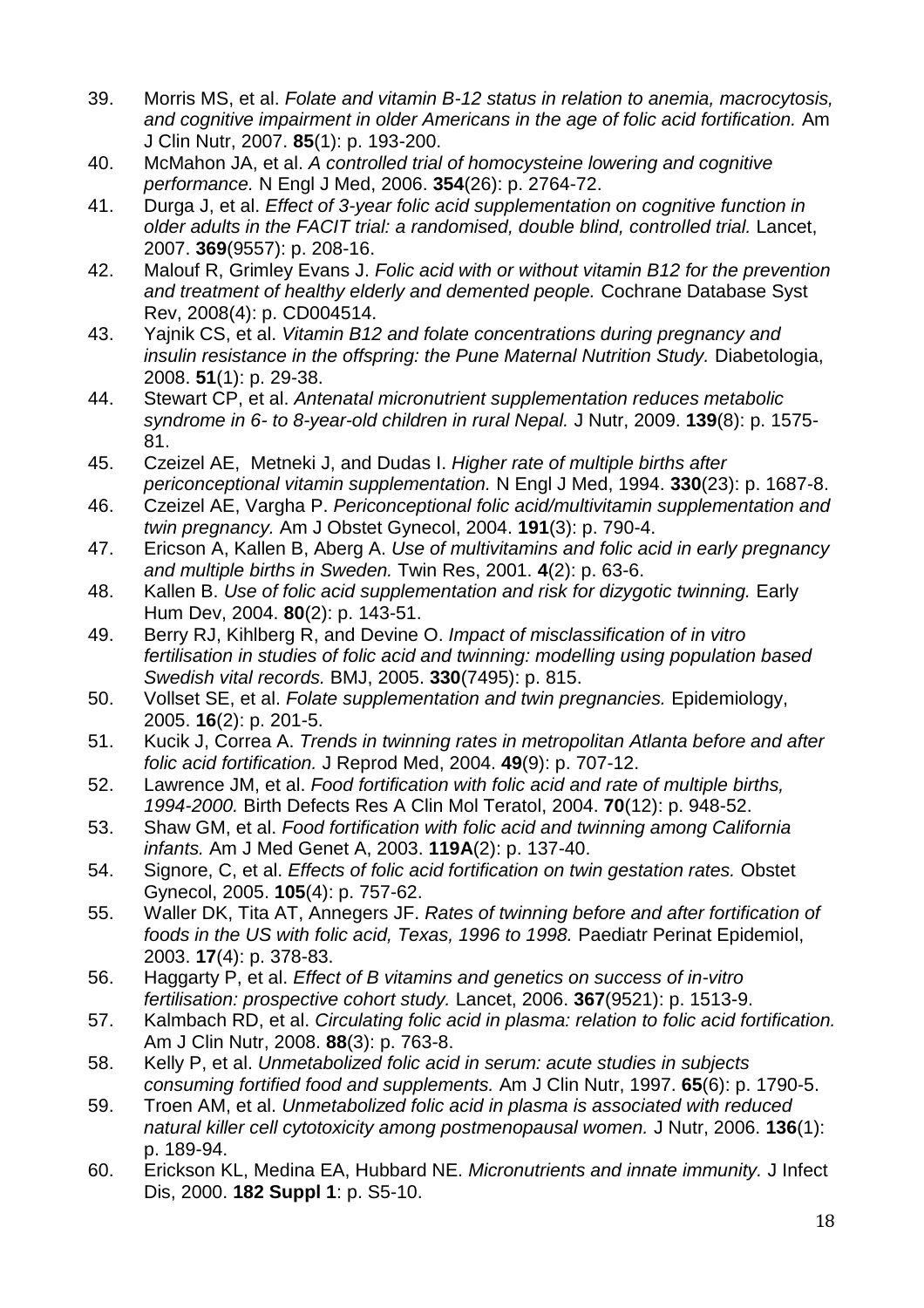- <span id="page-22-0"></span>61. Kim YI, et al. *Severe folate deficiency impairs natural killer cell-mediated cytotoxicity in rats.* J Nutr, 2002. **132**(6): p. 1361-7.
- <span id="page-22-1"></span>62. Patanwala I, et al. *Folic acid handling by the human gut: implications for food fortification and supplementation.* Am J Clin Nutr, 2014. **100**(2): p. 593-9.
- <span id="page-22-2"></span>63. Anon. *Final assessment report. Proposal P295. Consideration of mandatory fortification with folic acid*. Food Standards Australia New Zealand 2007 [cited 2015 July 2]; Available from: http://www.foodstandards.gov.au/code/proposals/pages/proposalp295consideration

<span id="page-22-3"></span>ofmandatoryfortificationwithfolicacid/Default.aspx. 64. Anon. *Report of the National Committee on Folic Acid Fortification*. Food Safety Authority of Ireland 2006 [cited 2015 July 2]; Available from:

https://http://www.fsai.ie/uploadedfiles/folic\_acid.pdf.

- <span id="page-22-4"></span>65. Weggemans RM, et al. *Toward an optimal use of folic acid: an advisory report of the Health Council of the Netherlands.* Eur J Clin Nutr, 2009. **63**(8): p. 1034-6.
- <span id="page-22-5"></span>66. Domellof M. *Iron requirements, absorption and metabolism in infancy and childhood.* Curr Opin Clin Nutr Metab Care, 2007. **10**(3): p. 329-35.
- <span id="page-22-6"></span>67. Anon. *Iron deficiency anaemia: assessment, prevention, and control. A guide for programme managers.*, 2001, World Health Organization (WHO/NHD/01.3): Geneva.
- <span id="page-22-7"></span>68. Brabin BJ, Hakimi M, Pelletier D. *An analysis of anemia and pregnancy-related maternal mortality.* J Nutr, 2001. **131**(2S-2): p. 604S-614S; discussion 614S-615S.
- 69. Brabin BJ, Premji Z, Verhoeff F. *An analysis of anemia and child mortality.* J Nutr, 2001. **131**(2S-2): p. 636S-645S; discussion 646S-648S.
- 70. Brownlie TT, et al. *Marginal iron deficiency without anemia impairs aerobic adaptation among previously untrained women.* Am J Clin Nutr, 2002. **75**(4): p. 734- 42.
- <span id="page-22-8"></span>71. Haider BA, et al. *Anaemia, prenatal iron use, and risk of adverse pregnancy outcomes: systematic review and meta-analysis.* BMJ, 2013. **346**: p. f3443.
- <span id="page-22-9"></span>72. Zimmermann MB, *Iron status influences the efficacy of iodine prophylaxis in goitrous children in Cote d'Ivoire.* Int J Vitam Nutr Res, 2002. **72**(1): p. 19-25.
- <span id="page-22-10"></span>73. Hess SY, et al. *Treatment of iron deficiency in goitrous children improves the efficacy of iodized salt in Cote d'Ivoire.* Am J Clin Nutr, 2002. **75**(4): p. 743-8.
- <span id="page-22-11"></span>74. Peña-Rosas J, et al. *Wheat flour fortification with iron for reducing anaemia and improving iron status in populations. A protocol.* Cochrane Database Syst Rev, 2014.
- <span id="page-22-12"></span>75. Gera T,bSachdev HS,Boy E. *Effect of iron-fortified foods on hematologic and biological outcomes: systematic review of randomized controlled trials.* Am J Clin Nutr, 2012. **96**(2): p. 309-24.
- <span id="page-22-13"></span>76. Iannotti LL, et al. *Iron supplementation in early childhood: health benefits and risks.* Am J Clin Nutr, 2006. **84**(6): p. 1261-76.
- <span id="page-22-14"></span>77. Hurrell R, et al. *Revised recommendations for iron fortification of wheat flour and an evaluation of the expected impact of current national wheat flour fortification programs.* Food Nutr Bull, 2010. **31**(1 Suppl): p. S7-21.
- <span id="page-22-15"></span>78. Assuncao MC, et al. *Flour fortification with iron has no impact on anaemia in urban Brazilian children.* Public Health Nutr, 2012. **15**(10): p. 1796-801.
- <span id="page-22-16"></span>79. Andrews NC. *Iron metabolism: iron deficiency and iron overload.* Annu Rev Genomics Hum Genet, 2000. **1**: p. 75-98.
- <span id="page-22-17"></span>80. Beutler E, Hoffbrand AV, Cook JD. *Iron deficiency and overload.* Hematology Am Soc Hematol Educ Program, 2003: p. 40-61.
- <span id="page-22-18"></span>81. Pouraram H, et al. *Long-term consequences of iron-fortified flour consumption in nonanemic men.* Ann Nutr Metab, 2012. **60**(2): p. 115-21.